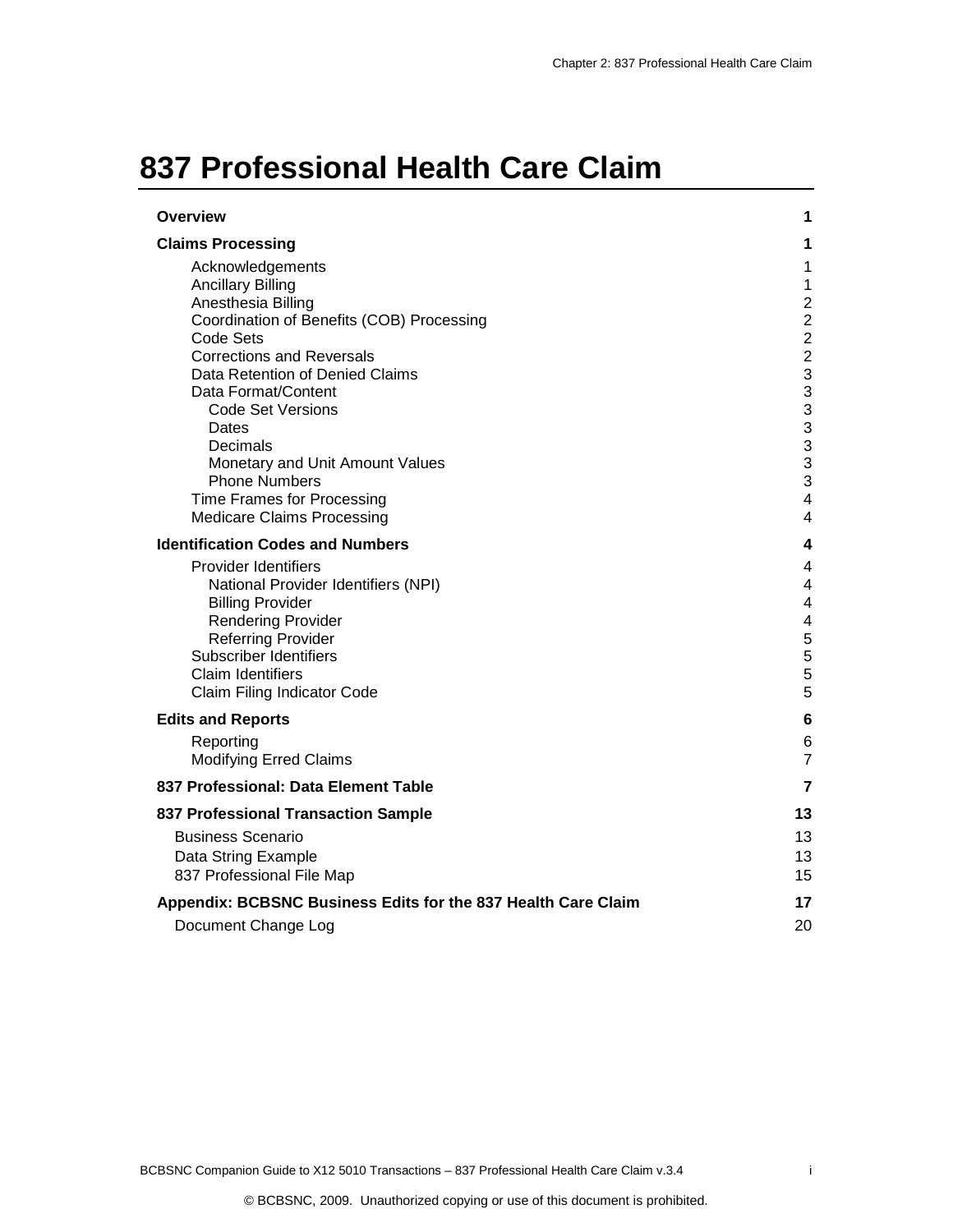# **Chapter 2: 837 – Professional Health Care Claim**

## <span id="page-1-4"></span><span id="page-1-0"></span>**Overview**

This chapter of the BCBSNC Companion Guide identifies processing or adjudication particular to BCBSNC in its implementation of the 837 Professional Health Care Claim Transaction for version 5010. The chapter contains three sections:

- a general section with information applicable to the processing of claims and business edits performed by BCBSNC
- a table outlining specific requests for data format or content within the transaction, or describing BCBSNC handling of specific data types
- a sample scenario that is illustrated as both a data string and mapped transaction

While all ASC X12N compliant transactions are accepted by BCBSNC, the HIPAA Technical Reports (TR3s) allow for some discretion in applying the regulations to existing business practices. Understanding BCBSNC business procedures will expedite claims processing for trading partners as they exchange EDI transactions with BCBSNC.

## <span id="page-1-1"></span>**Claims Processing**

#### <span id="page-1-2"></span>*Acknowledgements*

Senders receive two forms of acknowledgement transactions: the TA1 Transaction to acknowledge the Interchange Control Envelope (ISA/IEA) of a transmission, and 999 Transaction to acknowledge the Functional Group (GS/GE) and Transaction Set (ST/SE). At the claim level of a transaction, the only acknowledgement of receipt is the return of the NOP or the Claims Audit Report. See the [Reporting](#page-6-1) Section below for more information.

#### <span id="page-1-3"></span>*Ancillary Billing*

The Blue Cross and Blue Shield Association (BSBCA) defines ancillary claims as those claims from independent laboratories specialty pharmacies, or for durable medical equipment (DME). The Blue Cross and Blue Shield Association has changed the filing instructions for Ancillary claims.. Starting in November of 2012, determination of where the claim should be filed is based on where the services were requested or where the equipment was delivered, instead of being based on where the Billing Provider is contracted or where the Membership resides. Therefore if you are an Independent Lab, Specialty Pharmacy or DME Provider, please be aware you may have claims reject if you do not follow the new filing rules:

- Independent Lab & Specialty Pharmacy If the Referring Provider is from the state of North Carolina, then file the claim to BCBSNC
- DME Providers If the equipment was delivered to a location within the State of North Carolina, then file the claim to BCBSNC

BCBSNC will now require Referring Provider information for Independent Lab and Specialty Pharmacy ancillary claims. A Service Facility Location is required to process a DME claim when the equipment was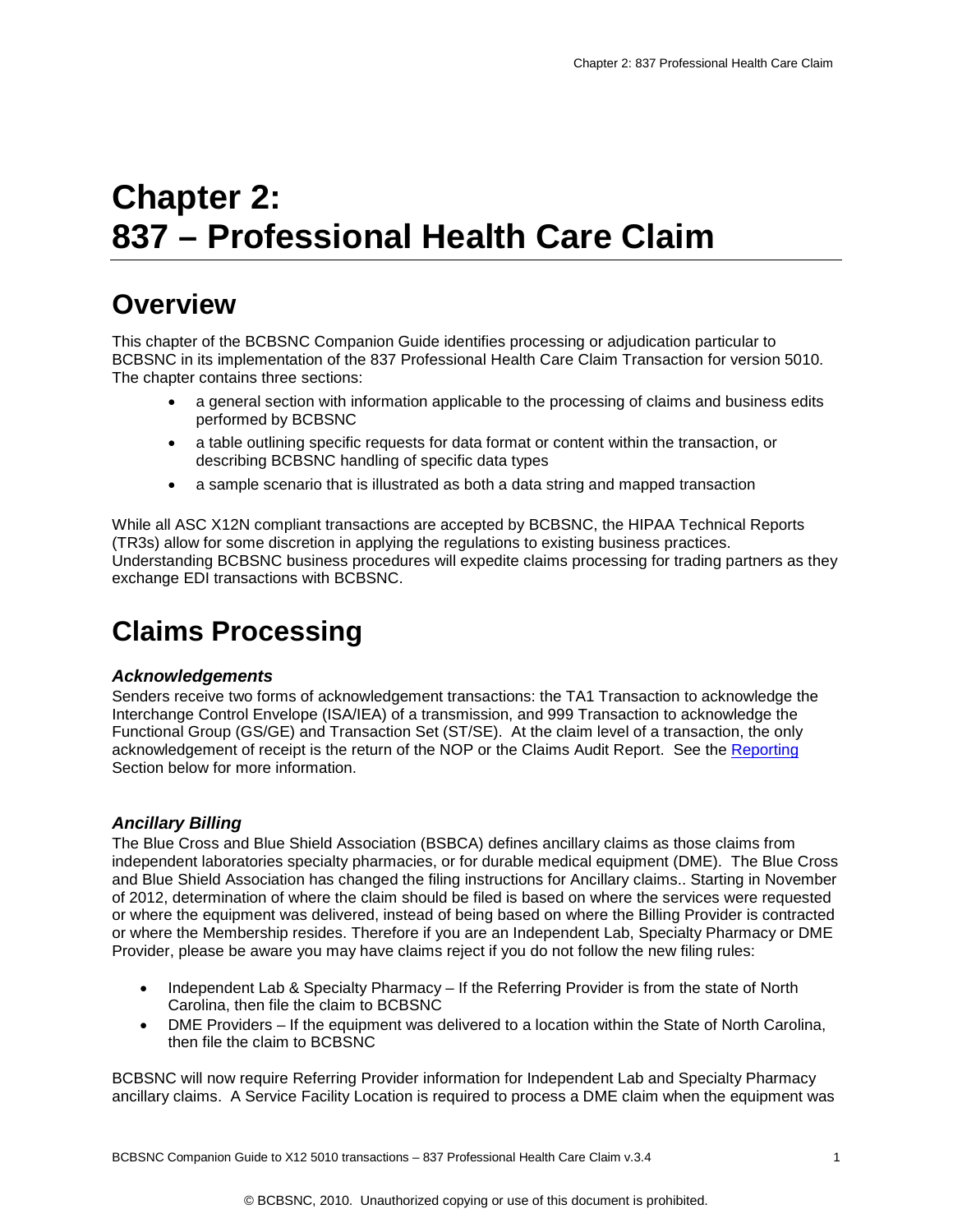delivered to somewhere other than a location considered the Member's Home. Out-of-state (non North Carolina) Independent Lab, Specialty Pharmacy or DME providers may enroll and submit electronic claims to Blue Cross Blue Shield of North Carolina. To do so they must submit the Electronic Connectivity Request (ECR) form. Search for "ECR form" and instructions at *[www.bcbsnc.com](http://www.bcbsnc.com/)*.

#### <span id="page-2-0"></span>*Anesthesia Billing*

BCBSNC accepts nationally recognized code sets for anesthesia services and does not require the surgical CPT code on a claim for anesthesia services. BCBSNC Network Management distributes a document entitled *Billing Guidelines for Anesthesia Services* to all anesthesiologists within our network. For information about billing issues specific to anesthesiology services, contact your BCBSNC Network Management field office representative. Contact numbers are available online at

[http://www.bcbsnc.com/content/providers/contacts.htm](http://www.bcbsnc.com/providers/contacts.cfm) or in your BCBSNC Network Management copy of *The Blue Book: Provider Manual,* which is also available online at

<http://www.bcbsnc.com/content/providers/blue-book.htm> .

<span id="page-2-1"></span>For Medicare Advantage claims, see the [Blue Medicare Provider Manual](http://www.bcbsnc.com/content/providers/blue-medicare-providers/manual-archives.htm) – also at www.bcbsnc.com.

#### *Coordination of Benefits (COB) Processing*

To ensure the proper processing of claims requiring coordination of benefits, BCBSNC recommends that providers validate the patient's Membership Identification Number and supplementary or primary carrier information for every claim.



#### **Important Notice:**

Primary and secondary coverage for the same claim will not be processed simultaneously. Claims that contain BCBSNC Policy Numbers for **both** primary and secondary coverage must be broken out into two claims. File the primary coverage claim first and submit the secondary coverage claim **after** the primary coverage claim has been processed. Submitters can be assured that the primary coverage claim has been processed upon receipt of the Explanation of Payment (EOP). **A secondary coverage claim that is submitted prior to the processing of its preceding primary coverage claim will be denied, based on the need for primary insurance information.**

#### <span id="page-2-2"></span>*Code Sets*

BCBSNC will follow CMS guidelines and be prepared to accept ICD-10 codes on the CMS compliance date. We will continue to accept ICD-9 codes until such time.

Only standard HCPCS-CPT codes, valid at the time of the date(s) of service, should be used.

BCBSNC does not require the use of National Drug Codes (NDC) by non-retail pharmacies. J-code submissions are acceptable.

#### <span id="page-2-3"></span>*Corrections and Reversals*

The 837 TR3 defines what values submitters must use to signal to payers that the inbound 837 contains a reversal or correction to a claim that has previously been submitted for processing. For both Professional and Institutional 837 claims, 2300 CLM05-3 (Claim Frequency Code) must contain a value from the National UB Data Element Specification Type List Type of Bill Position 3. Values supported for corrections and reversals are:

- 5 = "Late Charges Only" Claim
- 7 = Replacement of Prior Claim
- 8 = Void/Cancel of Prior Claim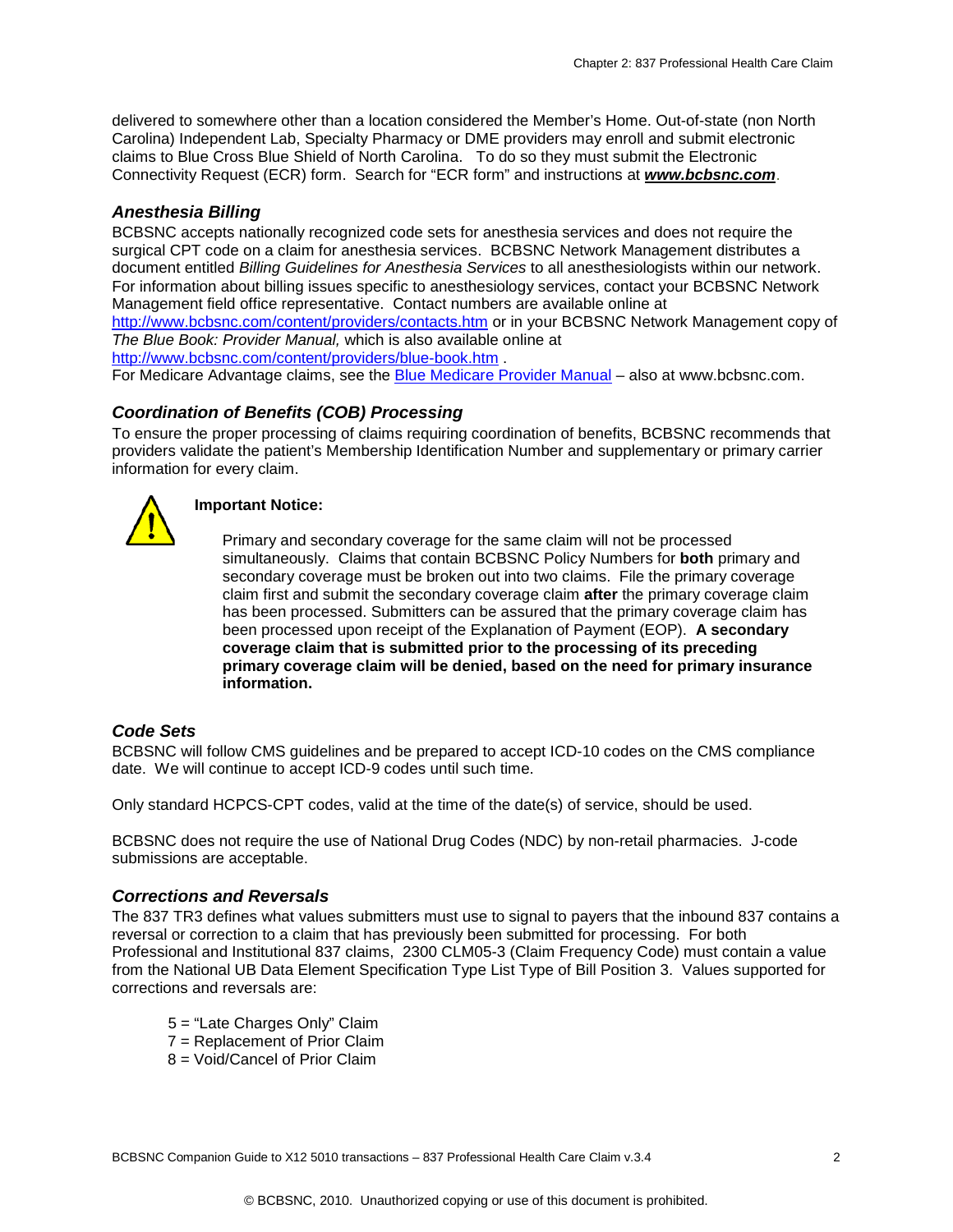#### <span id="page-3-7"></span><span id="page-3-0"></span>*Data Retention of Denied Claims*

Data from claims that are denied is retained for a minimum of three years before archiving. This data is available electronically for eighteen months before archiving. After eighteen months, inquiries should be restricted to telephone inquiries only.

#### <span id="page-3-1"></span>*Data Format/Content*

<span id="page-3-2"></span>BCBSNC accepts all compliant data elements on the 837Professional Claim. The following points outline consistent data format and content issues that should be followed for submission.

#### **Code Set Versions**

BCBSNC will be ready to process the ICD-10 codes on October 1, 2014 and will not accept ICD-10 codes before the October 1, 2014 implementation date. There will be no grace period or dual use period for ICD-9 codes after October 1, 2014. The following rules will be used:

- If the dates of service are greater than September 30, 2014, use ICD-10;
- If the dates of service are less than October 1, 2014, use ICD-9;
- If the dates of service span October 1, 2014, split the claim so that one claim covers the time before October 1, 2014 and the other claim covers the time from October 1, 2014 and later.

#### <span id="page-3-3"></span>**Dates**

The following statements apply to any dates within an 837 transaction:

- All dates should be formatted according to Year 2000 compliance, CCYYMMDD, except for ISA segments where the date format is YYMMDD.
- The only values acceptable for "CC" (century) within birthdates are 18, 19, or 20.
- Dates that include hours should use the following format: CCYYMMDDHHMM.
- Use military format, or numbers from 0 to 23, to indicate hours. For example, an admission date of 201006262115 defines the date and time of June 26, 2010 at 9:15 p.m.
- No spaces or character delimiters should be used in presenting dates or times.
- Dates that are logically invalid (e.g. 20011301) are rejected.
- Dates must be valid within the context of the transaction. For example, a patient's birth date cannot be after a patient's service date.

#### <span id="page-3-4"></span>**Decimals**

All percentages should be presented in decimal format. For example, a 12.5% value should be presented as .125.

Dollar amounts should be presented with decimals to indicate portions of a dollar; however, no more than two positions should follow the decimal point. Dollar amounts containing more than two positions after the decimal point are rejected.

#### <span id="page-3-5"></span>**Monetary and Unit Amount Values**

BCBSNC accepts all compliant data elements on the 837 Professional Claim; however, monetary or unit amount values that are in negative numbers are denied.

#### <span id="page-3-6"></span>**Phone Numbers**

Phone numbers should be presented as contiguous number strings, without dashes or parenthesis markers. For example, the phone number (336) 555-1212 should be presented as 3365551212. Area codes should always be included.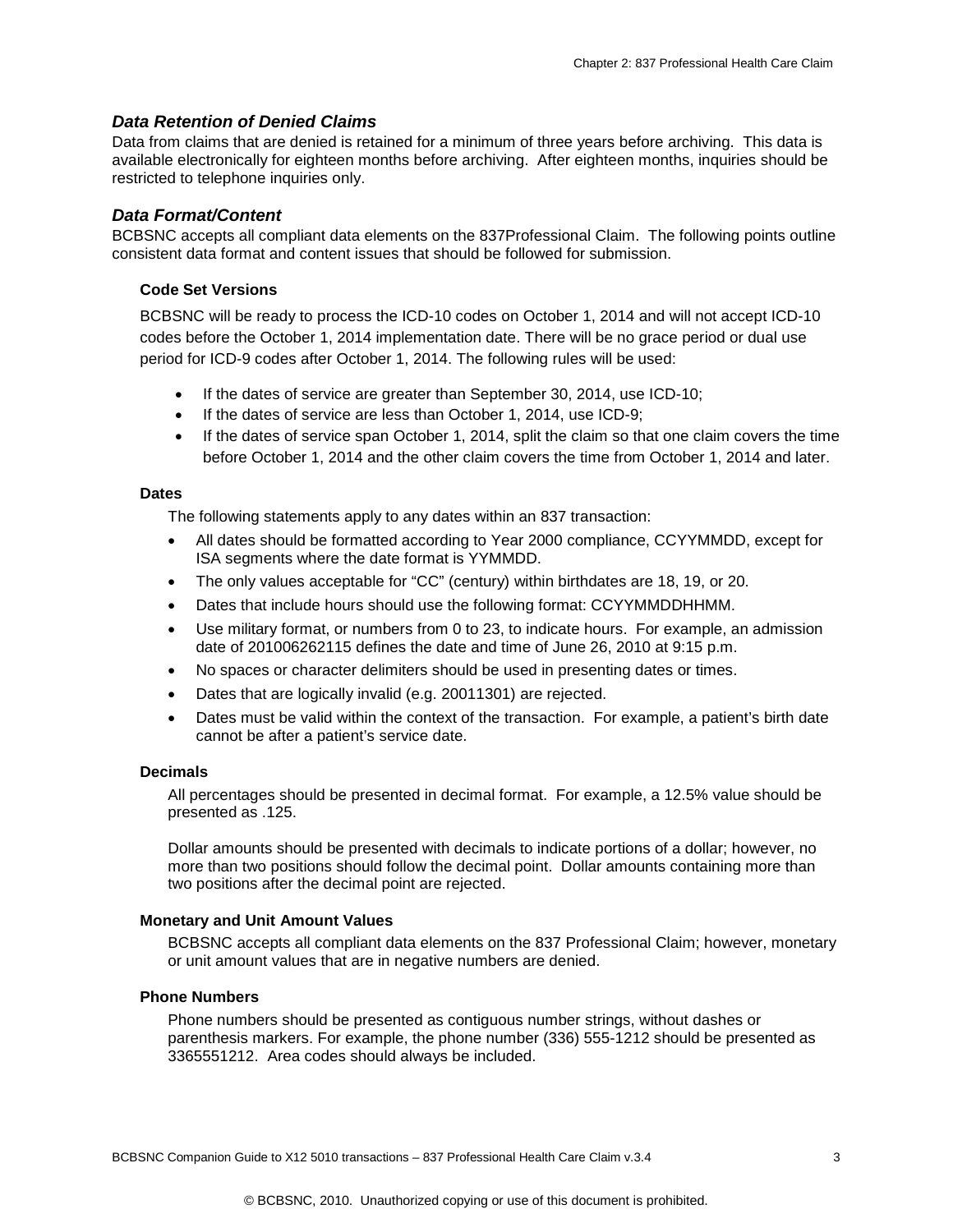#### <span id="page-4-0"></span>*Time Frames for Processing*

Batch claims are moved through the adjudication process at cycles throughout the day. The last cycle of processing for the day occurs at 8 p.m. for Professional Health Care Claims. Batches must have passed through an initial validation process to reach the adjudication process cycle. Senders should allow time for validation and submit transmissions by 7:30 p.m. to make the last processing cycle of the day.

#### <span id="page-4-1"></span>*Medicare Claims Processing*

For Medicare Supplemental subrogation, file directly first with Medicare, prior to filing secondary claims with BCBSNC. Primary payments should be completed before secondary claim filing.

Medicare Advantage specific X12 processing information is contained throughout this document.

### <span id="page-4-2"></span>**Identification Codes and Numbers**

#### <span id="page-4-4"></span><span id="page-4-3"></span>*Provider Identifiers*

#### **National Provider Identifiers (NPI)**

HIPAA regulation mandates that providers use their NPI for electronic claims submission. The NPI is used at the record level of HIPAA transactions; for 837 claims, it is placed in the 2010AA Loop level. See the 837 Professional Data Element Table for specific instructions about where to place the NPI within the 837 Professional file. The table also clarifies what other elements must be submitted when the NPI is used**.** 

With the exception of Medicare Advantage providers, mid-level providers, such as physician assistants or advanced practice nurse practitioners, do not contract with BCBSNC, and BCBSNC does not collect/store their NPI. When they perform services for a BCBSNC subscriber/patient, the service will need to be reported in the Rendering Provider Loop (2310B or 2420A) under the supervising provider's NPI. Please see the [Rendering](#page-4-6) Provider section for more information.

<span id="page-4-5"></span>Mid-Level Practitioners serving Medicare Advantage members can file claims and be paid under their individual NPI as dictated by their provider agreement with Blue Medicare.

#### **Billing Provider**

The Billing Provider Primary Identifier should be the group/organization ID of the billing entity, filed only at 2010AA. This will be a Type 2 (Group) NPI unless the Billing provider is a sole proprietor and processes all claims and remittances with a Type 1 (Individual) NPI.

#### <span id="page-4-6"></span>**Rendering Provider**

BCBSNC requires Rendering Provider identifiers (NM109 of Loop 2310B or 2420A) to complete processing.



**Important Notice:** If your office staff includes physician assistants or advanced practice nurse practitioners, you may have applied for and received National Provider Identifiers NPI for them. However, do not use physician assistant or advanced practice nurse practitioners' NPI when reporting services in claim submissions to BCBSNC, unless these practitioners are serving Medicare Advantage members. Continue to report services provided by physician assistants and advanced practice nurse practitioners employed in your office under the NPI assigned provider number of the supervising physician providing the oversight. Practitioners serving Medicare Advantage members can file claims and be paid under their individual NPI as dictated by their provider agreement with Blue Medicare.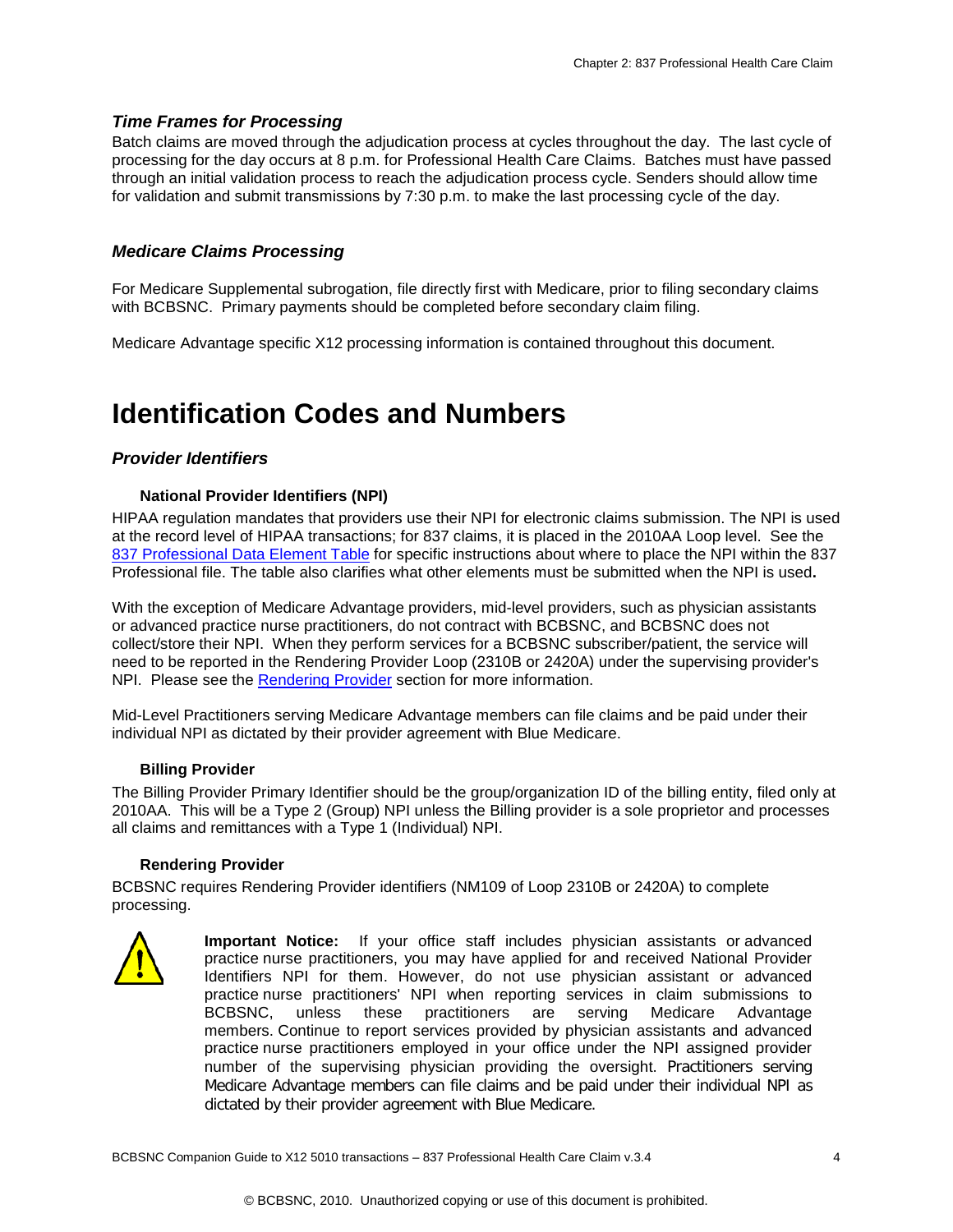<span id="page-5-5"></span>BCBSNC does not directly reimburse physician assistants or advanced practice nurse practitioners for services provided in a physician's office. Filing claims using physician assistant or registered nurse NPI can delay claims processing which can also delay payment to your practice.

#### <span id="page-5-0"></span> **Referring Provider**

BCBSNC requires Referring Provider information for independent laboratory and specialty pharmacy ancillary claims.

#### <span id="page-5-1"></span>*Subscriber Identifiers*

Submitters must use the entire alphanumeric or numeric identification code, as it appears on the subscriber's card in the 2010BA element. Nearly all BCBSNC members have a three (3) character alpha prefix, followed by eleven (11) alphanumeric characters. Some exceptions are Federal employees, who have only one (1) alpha prefix and eight (8) numeric characters to their member ID. The alpha prefix must be included when providing the subscriber identifier in the transaction.

**The most common reason for claims failure to process is an erroneous Subscriber Identifier.** To ensure accuracy, trading partners are advised to verify member benefits with the Health Eligibility Inquiry (270) and use the membership ID returned in the 271 Response[1.](#page-5-4) BCBSNC members have unique member identifiers. For BCBSNC member claims, send all patient information, including complete member ID, including alpha prefixes and number suffixes, with demographics, in the 2010BA Loop.

For FEP and BlueCard (IPP) members who may not have unique identifiers, please send the subscriber ID and other Subscriber information in 2010BA plus Patient Name and demographics in 2010CA to ensure timely processing.

For detailed information about Subscriber Identification Cards and their corresponding BCBSNC plans, see Section 3 of the BCBSNC Network Management *The Blue Book Provider Manual* at [www.bcbsnc.com](http://www.bcbsnc.com/) . If you do not have a copy of the manual, see your BCBSNC Network Management representative or call the BCBSNC BlueLine Customer Support at 1-800-214-4844. For Blue Medicare Advantage products, use the *Blue Provider Manual for Medicare Advantage*, available at [www.bcbsnc.com](http://www.bcbsnc.com/) 

#### <span id="page-5-2"></span>*Claim Identifiers*

j

BCBSNC issues a claim identification number upon receipt of any submitted claim. The ASC X12 Technical Reports (Type 3) may refer to this number as the Internal Control Number (ICN), Document Control Number (DCN), or Claim Control Number (CCN). It is provided to senders in the Claims Audit Report and in the CLP segment of an 835 transaction. When submitting for a claim adjustment, this number should be submitted in the Original Reference Number (ICN/DCN) segment, 2300 Loop, REF02.

BCBSNC returns the submitter's Patient Account Number (2300,CLM01) on the proprietary Claims Audit Report and the 835 Claim Payment/Advice (CLP01).

#### <span id="page-5-3"></span>*Claim Filing Indicator Code*

The Claim Filing Indicator Code identifies the type of claim being filed. BCBSNC requires that the first instance of this code (2000B, SBR09) within the 2000B looping structure be either a value of BL (Blue Cross/Blue Shield) or ZZ (Mutually Defined – for subscribers covered under the State Employee Health Plan).

<span id="page-5-4"></span><sup>1</sup> Look for details on Subscriber/Dependent Member Identification REF01 and REF02 data responses in the HIPAA 270/271 Health Eligibility Inquiry and Response of the corresponding BCBSNC Companion Guide.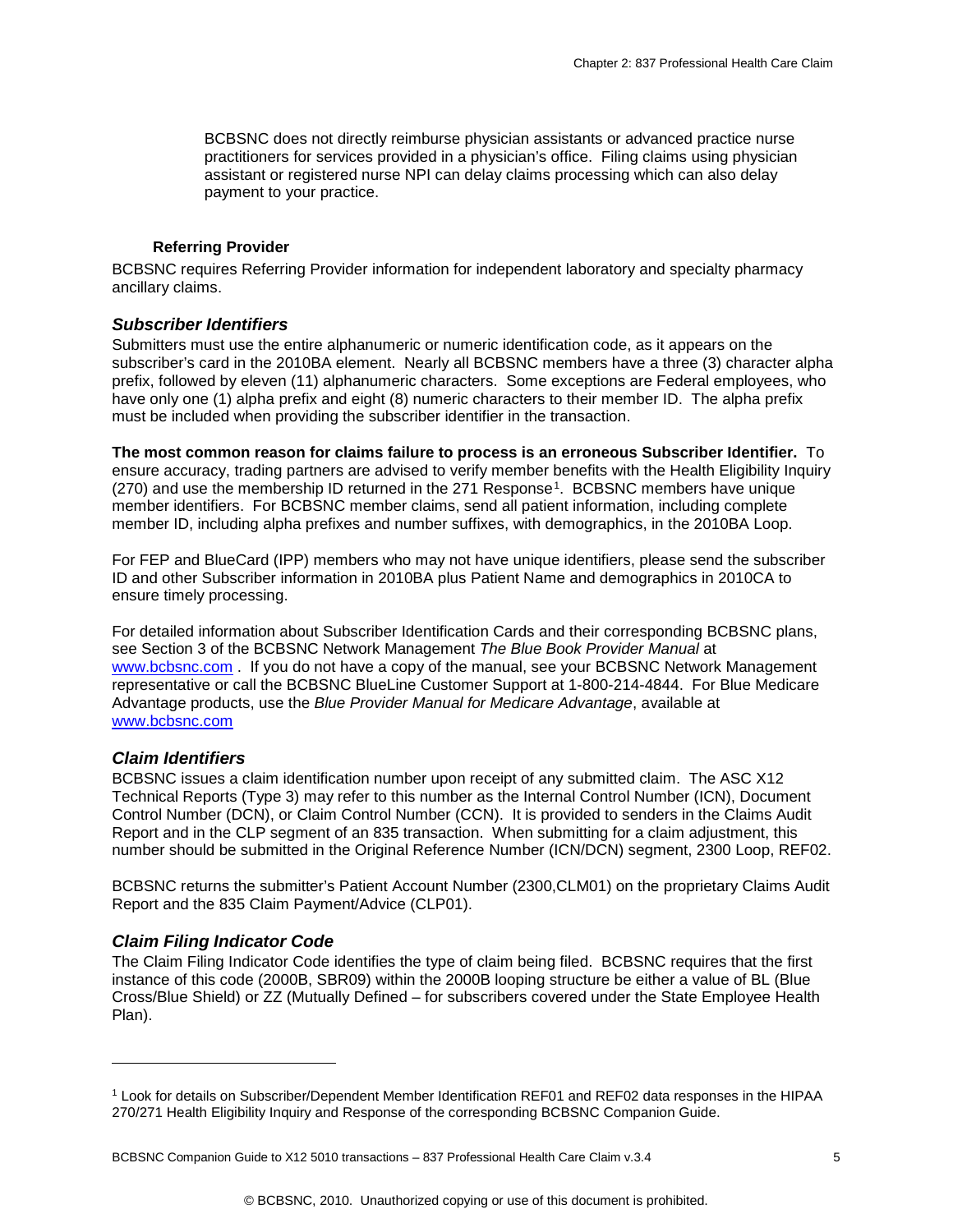# <span id="page-6-0"></span>**Edits and Reports**

Incoming claims are reviewed first for HIPAA compliance and then for BCBSNC business rules requirements. The BCBSNC business edits include security validation at the ST/SE level and the verification of proprietary business requirements. The business rules that define these requirements are identified in the [837 Professional Data Element Table](#page-7-1) below, and are also available as a comprehensive list in the 837 Professional Claims – [BCBSNC Business Edits Table](#page-12-0) contained in this chapter. Both HIPAA TR3 implementation guide errors and BCBSNC business edit errors are returned on the *BCBSNC Claims Audit Report*. This report is available to direct senders from your electronic mailbox, or to indirect submitters from your clearinghouse or vendor, or online via *Blue e*, in the *837 Claims Error Listing[2](#page-6-2)* transaction.

#### <span id="page-6-1"></span>*Reporting*

The following table indicates which transaction or report to review for problem data found within the 837 Professional Claim Transaction.

| <b>Transaction Structure</b><br>Level                             | <b>Type of Error or Problem</b>                                                                                                                 | <b>Transaction or Report</b><br><b>Returned</b>                                                                                                                                                                                                                                                         |
|-------------------------------------------------------------------|-------------------------------------------------------------------------------------------------------------------------------------------------|---------------------------------------------------------------------------------------------------------------------------------------------------------------------------------------------------------------------------------------------------------------------------------------------------------|
| ISA/IEA Interchange Control                                       | Invalid Message or Information<br>Invalid Identifier/s<br>Inactive Message<br>Improper Batch Structure                                          | TA1 (Negative)                                                                                                                                                                                                                                                                                          |
| <b>GS/GE Functional Group</b><br>ST/SE Segment<br>Detail Segments | <b>HIPAA Implementation Guide Violations</b><br>Unauthorized submission                                                                         | 999 * (Negative)<br><b>BCBSNC Claims Audit</b><br>Report (a proprietary<br>confirmation and error report)                                                                                                                                                                                               |
| Detail Segments                                                   | <b>BCBSNC Business Edits</b><br>(see 837 Professional Claim<br><b>BCBSNC Business Edits for details)</b><br><b>Security Validation Messages</b> | <b>BCBSNC Claims Audit</b><br>Report (a proprietary<br>confirmation and error report)<br>837 Claims Error Listing,<br>available in <b>Blue e</b> only<br>Claims Status Detail Error<br><i>Explanation</i> (a proprietary<br>report for Medicare<br>Advantage and Medicare<br>Supplemental Claims only.) |

*Error Reporting for 837 Health Care Claims*



-

#### **Important Notice:**

BCBSNC does not return an unsolicited 277 Response for any 837 Claim.

<span id="page-6-2"></span><sup>2</sup> The *837 Claims Denial Listing*, available on *Blue e*, is an additional report that provides information about denied claims. Note that this report does not include errors about Medicare product claims.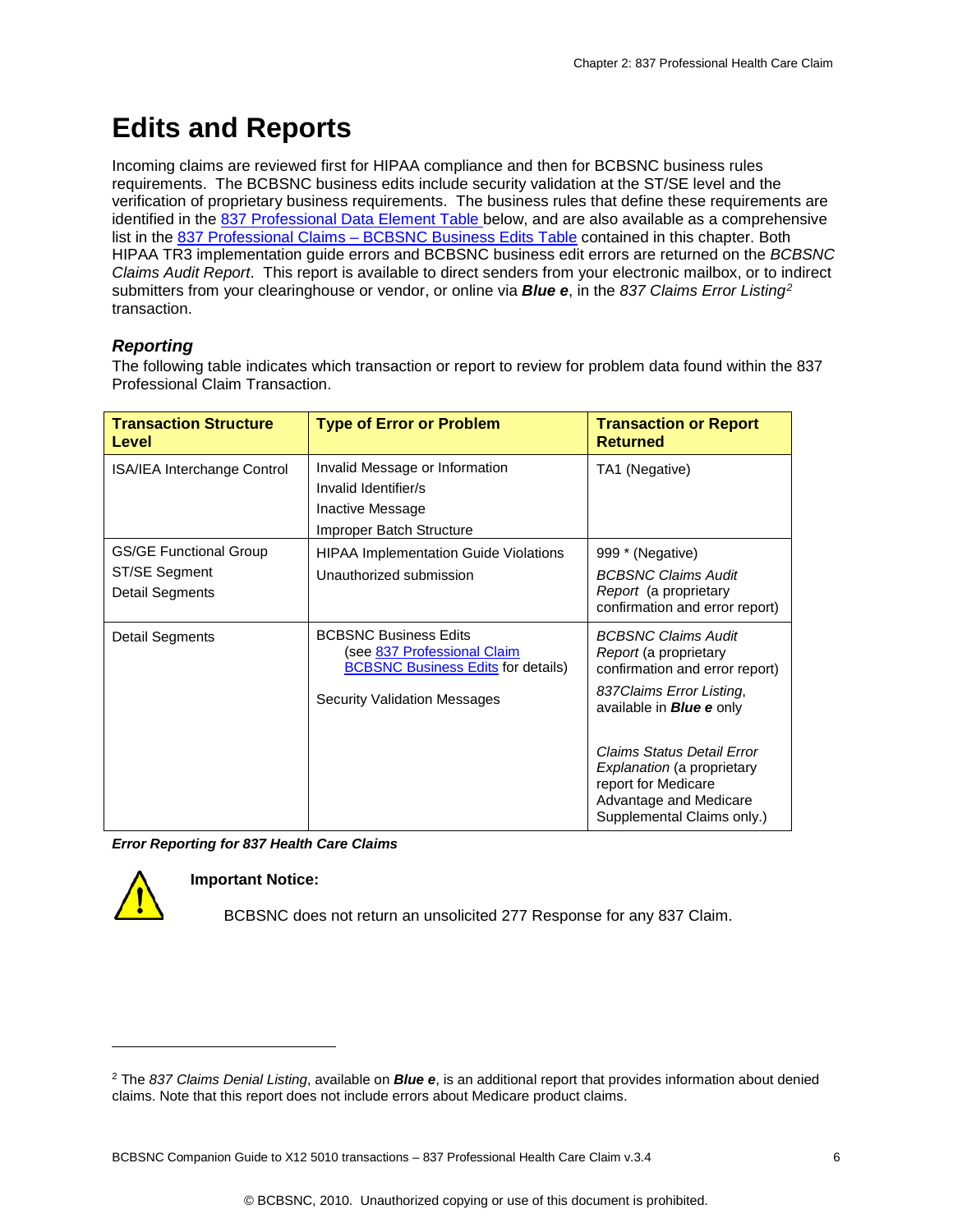#### <span id="page-7-3"></span><span id="page-7-0"></span>*Modifying Erred Claims*



-

#### **Important Notice**

Submitters must make corrections to erred 837 claims on their own systems and resubmit claims via batch 837 transmission. *Blue e* is available to review erred claims (see the *HIPAA 837 Claims Error Listing*), but not for correction or resubmission of X12 format claims. Only CMS1500 or UB04 claims can be entered or corrected in *Blue e.*

### <span id="page-7-1"></span>**837 Professional: Data Element Table**

The 837 Professional Data Element Table identifies only those elements within the X12 5010 Technical Report implementation guide that require comment within the context of BCBSNC business processes. The 837 Professional Data Element Table references the guide by loop name, segment name and identifier, element name and identifier. The Data Element Table also references the BCBSNC Business Edit Code Number if there is an edit applicable to the data element in question. The BCBSNC Business Edit Code Numbers appear on the Claims Audit Report, along with a narrative explanation of the edit. For a list of the error messages and their respective code numbers, see **[837 Professional](#page-12-0) Claim Business [Edits](#page-12-0)**.

The BCBSNC business rule comments provided in this table do not identify if elements are required or situational according to the 837 Professional Implementation Guide. It is assumed that the user knows the designated usage for the element in question. Not all elements listed in the table below are required, but if they are used, the table reflects the values BCBSNC expects to see.

|                                                           |                    | 837 Professional Health Care Claim    |                      |                              |                                                                                                                       |                                                                       |
|-----------------------------------------------------------|--------------------|---------------------------------------|----------------------|------------------------------|-----------------------------------------------------------------------------------------------------------------------|-----------------------------------------------------------------------|
| Loop ID   Segm                                            | ent<br><b>Type</b> | <b>Segment</b><br><b>Designator</b>   | <b>Element</b><br>ID | <b>Data Element</b>          | <b>BCBSNC</b><br><b>Business</b><br>Edit or<br><b>Security</b><br><b>Validation</b><br><b>Edit Code</b><br>Number $3$ | <b>BCBSNC Business Rules</b>                                          |
|                                                           | <b>BHT</b>         | Beginning of Hierarchical Transaction |                      |                              |                                                                                                                       |                                                                       |
|                                                           |                    |                                       | BHT06                | <b>Transaction Type Code</b> | P <sub>027</sub>                                                                                                      | BCBSNC processes a value of 31 only for<br>Medicaid submitted claims. |
| 2010AA<br>NM <sub>1</sub><br><b>Billing Provider Name</b> |                    |                                       |                      |                              |                                                                                                                       |                                                                       |
|                                                           |                    |                                       | NM109                | <b>Identification Code</b>   | P022                                                                                                                  | Use the valid NPI that has been registered<br>with BCBSNC.            |

<span id="page-7-2"></span><sup>&</sup>lt;sup>3</sup> BCBSNC Edit Codes are not returned for Medicare Supplemental or Medicare Advantage products.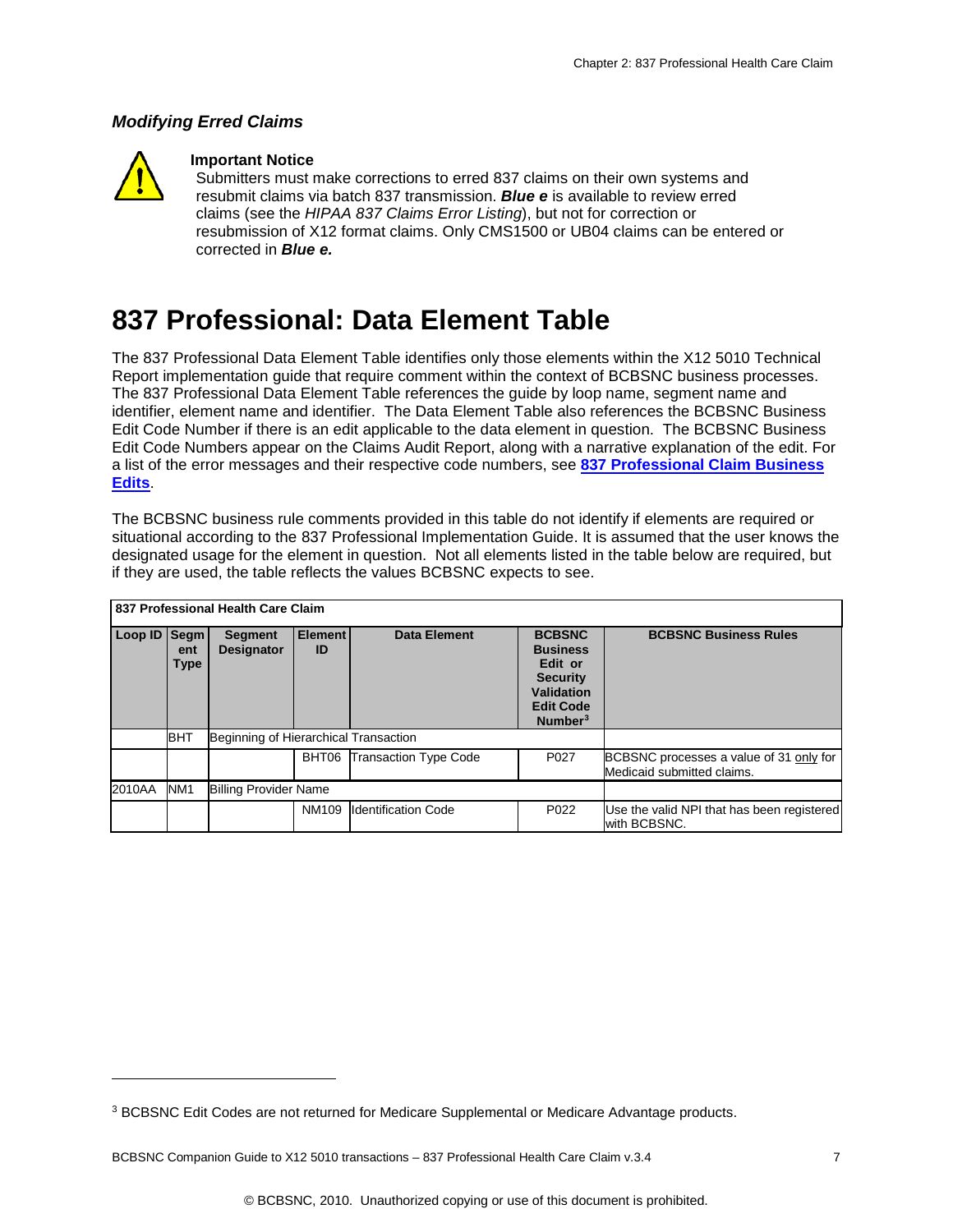|         |                                   | 837 Professional Health Care Claim           |                      |                                   |                                                                                                                                |                                                                                                                                                                                                                                                                                                                                                                                                           |
|---------|-----------------------------------|----------------------------------------------|----------------------|-----------------------------------|--------------------------------------------------------------------------------------------------------------------------------|-----------------------------------------------------------------------------------------------------------------------------------------------------------------------------------------------------------------------------------------------------------------------------------------------------------------------------------------------------------------------------------------------------------|
| Loop ID | <b>Segm</b><br>ent<br><b>Type</b> | <b>Segment</b><br>Designator                 | <b>Element</b><br>ID | <b>Data Element</b>               | <b>BCBSNC</b><br><b>Business</b><br>Edit or<br><b>Security</b><br><b>Validation</b><br><b>Edit Code</b><br>Number <sup>3</sup> | <b>BCBSNC Business Rules</b>                                                                                                                                                                                                                                                                                                                                                                              |
| 2000B   | <b>SBR</b>                        | Subscriber Information                       |                      |                                   |                                                                                                                                |                                                                                                                                                                                                                                                                                                                                                                                                           |
|         |                                   |                                              | SBR09                | Claim Filing indicator Code       | P015                                                                                                                           | For the first instance of SBR09 within this<br>Hierarchical Level (HL), use a value of BL<br>(Blue Cross/Blue Shield), except for<br>subscribers covered by State Health<br>Employee Plan, use a value of "ZZ"<br>(Mutually Defined)                                                                                                                                                                      |
| 2010BA  | LOOP                              | <b>Subscriber Name</b>                       |                      |                                   |                                                                                                                                |                                                                                                                                                                                                                                                                                                                                                                                                           |
|         |                                   | Applicable to all of 2010BA                  |                      |                                   |                                                                                                                                | BCBSNC members have unique member<br>IDs. For our members, send all patient<br>information, including full ID (prefix, plus<br>base 9, and 2 digit suffix) and<br>demographics, in the 2010BA Loop.<br>For FEP and BlueCard (IPP) members,<br>please send the subscriber ID and other<br>Subscriber information in 2010BA plus<br>Patient Name and demographics in<br>2010CA.to ensure timely processing. |
| 2010BA  | NM <sub>1</sub>                   | Subscriber Name                              |                      |                                   |                                                                                                                                |                                                                                                                                                                                                                                                                                                                                                                                                           |
|         |                                   |                                              | NM103 –<br>NM105     | Name (Last, First, Middle)        | P301                                                                                                                           | BCBSNC processes all alpha characters,<br>dashes, apostrophes, spaces, or periods.<br>No other special characters are<br>processed.                                                                                                                                                                                                                                                                       |
|         |                                   |                                              | NM109                | <b>ID Code</b>                    | P006                                                                                                                           | BCBSNC uses up to 19 characters. The<br>Member ID Number should appear as it<br>does on the Membership Card. If the first<br>two positions of the Member ID Number<br>are alpha, then the third position must be<br>alpha also.                                                                                                                                                                           |
|         |                                   |                                              |                      |                                   | P018                                                                                                                           | Member id not valid for DOS.                                                                                                                                                                                                                                                                                                                                                                              |
|         |                                   |                                              |                      |                                   | P027                                                                                                                           | Medicare Advantage or the Medicare<br>Supplement Subscriber ID must be valid.                                                                                                                                                                                                                                                                                                                             |
|         |                                   |                                              |                      |                                   | P029                                                                                                                           | Alpha prefix is required.                                                                                                                                                                                                                                                                                                                                                                                 |
|         |                                   |                                              |                      |                                   | P030                                                                                                                           | Member ID must be valid                                                                                                                                                                                                                                                                                                                                                                                   |
|         | N3&<br>N4                         | Patient Address (City, State, Zip)           |                      |                                   |                                                                                                                                |                                                                                                                                                                                                                                                                                                                                                                                                           |
|         |                                   |                                              | N402                 | <b>State</b>                      | P346                                                                                                                           | This edit reflects filing requirements listed<br>in the <b>Ancillary Billing</b> section. The edit<br>reads: If state address is not NC, file claim<br>with the local plan for ancillary claims.                                                                                                                                                                                                          |
|         | <b>DMG</b>                        | Demographic Information                      |                      |                                   |                                                                                                                                |                                                                                                                                                                                                                                                                                                                                                                                                           |
|         |                                   |                                              | DMG03                | Gender Code                       |                                                                                                                                | BCBSNC uses only the M and F values.                                                                                                                                                                                                                                                                                                                                                                      |
| 2010BB  | NM <sub>1</sub>                   | Payer Name                                   |                      |                                   |                                                                                                                                |                                                                                                                                                                                                                                                                                                                                                                                                           |
|         |                                   |                                              | NM103                | Last Name or Organization<br>Name |                                                                                                                                | Use BCBSNC.                                                                                                                                                                                                                                                                                                                                                                                               |
|         | <b>REF</b>                        | <b>Billing Provider Secondary Identifier</b> |                      |                                   |                                                                                                                                |                                                                                                                                                                                                                                                                                                                                                                                                           |
|         |                                   |                                              | REF02                | Reference Identification          | P026                                                                                                                           | For Medicaid subrogated claims only, the<br><b>Billing Provider Secondary ID Qualifier</b><br>must equal G2 and/or Billing Provider<br>Secondary ID must be valid.                                                                                                                                                                                                                                        |
| 2010CA  | NM <sub>1</sub>                   | <b>Patient Name</b>                          |                      |                                   |                                                                                                                                |                                                                                                                                                                                                                                                                                                                                                                                                           |

BCBSNC Companion Guide to X12 5010 transactions - 837 Professional Health Care Claim v.3.4 8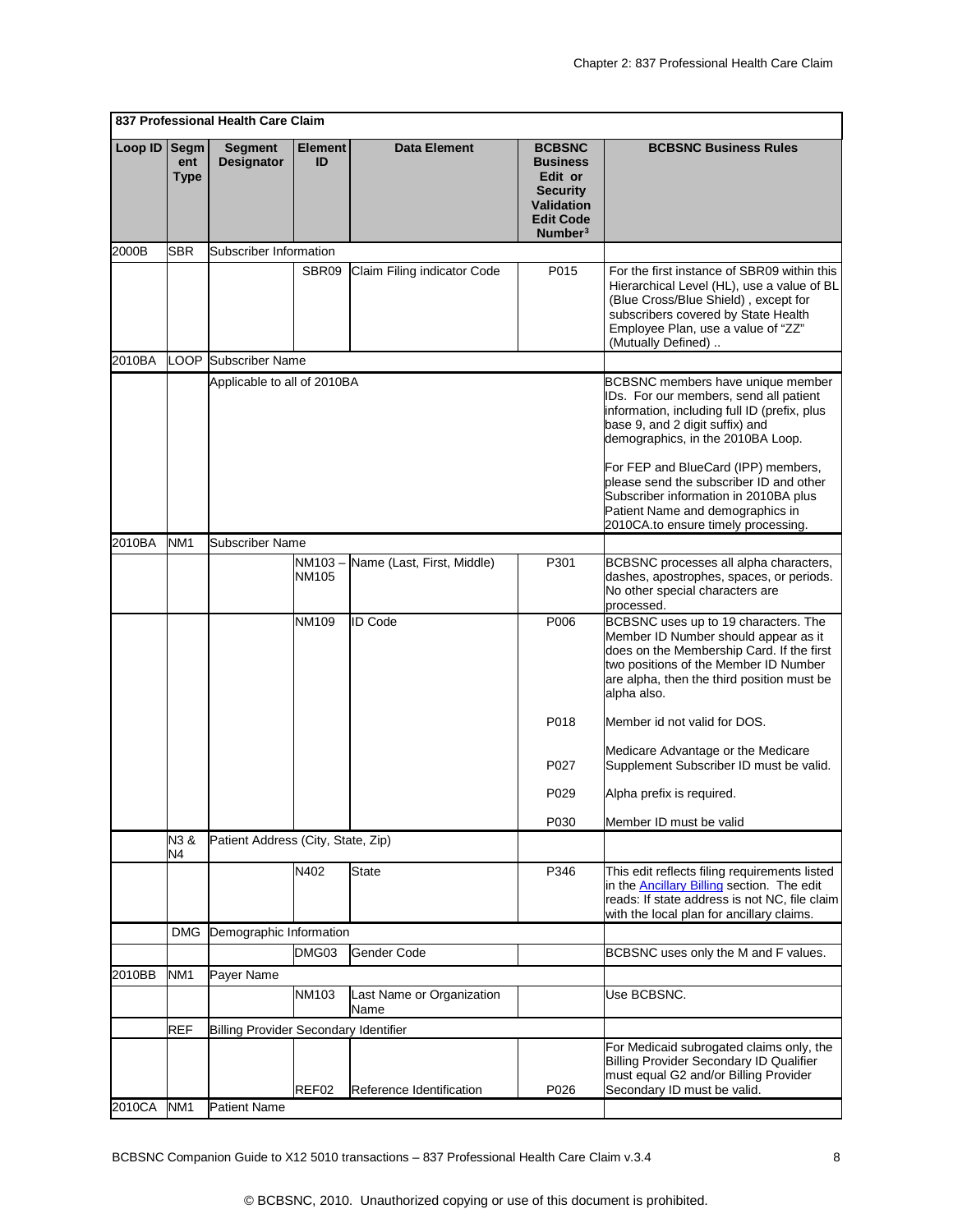|         |                            | 837 Professional Health Care Claim  |                      |                                                       |                                                                                                                                |                                                                                                                                                                                                      |
|---------|----------------------------|-------------------------------------|----------------------|-------------------------------------------------------|--------------------------------------------------------------------------------------------------------------------------------|------------------------------------------------------------------------------------------------------------------------------------------------------------------------------------------------------|
| Loop ID | Segm<br>ent<br><b>Type</b> | <b>Segment</b><br><b>Designator</b> | <b>Element</b><br>ID | <b>Data Element</b>                                   | <b>BCBSNC</b><br><b>Business</b><br>Edit or<br><b>Security</b><br><b>Validation</b><br><b>Edit Code</b><br>Number <sup>3</sup> | <b>BCBSNC Business Rules</b>                                                                                                                                                                         |
|         |                            | Applicable to all of 2010CA         |                      |                                                       |                                                                                                                                | For FEP and BlueCard (IPP) members,<br>please send the subscriber ID and other<br>Subscriber information in 2010BA plus<br>Patient Name and demographics in<br>2010CA.to ensure timely processing.   |
| 2010CA  | NM <sub>1</sub>            | Patient Name                        |                      |                                                       |                                                                                                                                |                                                                                                                                                                                                      |
|         |                            |                                     | <b>NM101</b>         |                                                       |                                                                                                                                |                                                                                                                                                                                                      |
|         |                            |                                     | NM103                | Last Name or Organization                             | P337                                                                                                                           | BCBSNC processes all alpha characters,<br>dashes, apostrophes, spaces, or periods.<br>No other special characters are<br>processed.                                                                  |
|         | N3 &<br>N4                 | Patient Address (City, State, Zip)  |                      |                                                       |                                                                                                                                |                                                                                                                                                                                                      |
|         |                            |                                     | N402                 | State                                                 | P346                                                                                                                           | This edit reflects filing requirements listed<br>in the <b>Ancillary Billing</b> section. The edit<br>reads: If state address is not NC, file claim<br>with the local plan for ancillary claims.     |
| 2300    | <b>CLM</b>                 | Claim Information                   |                      |                                                       |                                                                                                                                |                                                                                                                                                                                                      |
|         |                            |                                     |                      | CLM05:1 Facility Code Value                           | P335                                                                                                                           | A value of "99" (Other Unlisted Facility) is<br>denied, unless the claim is for a Medicare<br>Supplemental or Medicare Advantage<br>product.                                                         |
|         |                            |                                     |                      | CLM05:3 Claim Frequency Type Code                     | P340                                                                                                                           | To indicate a corrected claim, select one<br>of the following values from the National<br>Uniform Billing Data Element Specification<br>Types:                                                       |
|         |                            |                                     |                      |                                                       |                                                                                                                                | $\bullet$ 5 = Late charges only claim<br>$\bullet$ 7 = Replacement of Prior Claim<br>$\bullet$ 8 = Void/Cancel of Prior Claim                                                                        |
|         |                            |                                     |                      |                                                       |                                                                                                                                | Claims requiring correction should be sent<br>in with a value of "8" to void the claim; the<br>subsequent revised claim should be sent<br>in with a value of "7". A value of "6" is not<br>accepted. |
|         |                            |                                     |                      |                                                       | P033                                                                                                                           | NOTE: Claim Frequency Type Code of '0'<br>is not accepted.                                                                                                                                           |
|         | DTP                        |                                     |                      | Date (Onset of Current Illness/Symptom to Date - LMP) |                                                                                                                                |                                                                                                                                                                                                      |
|         |                            |                                     | DTP03                | Date Time Period                                      | P305                                                                                                                           | If present, Date of current Illness,<br>Accident, or LMP:                                                                                                                                            |
|         |                            |                                     |                      |                                                       | P306                                                                                                                           | must be valid<br>cannot exceed the current date                                                                                                                                                      |
|         |                            |                                     |                      |                                                       |                                                                                                                                | ٠<br>cannot be less than the patient's<br>٠<br>date of birth.                                                                                                                                        |
|         | DTP                        |                                     |                      | Date (Disability Begin and Disability End)            |                                                                                                                                |                                                                                                                                                                                                      |
|         |                            |                                     | DTP03                | Date Time Period                                      | P336                                                                                                                           | Disability End Date cannot be prior to<br>Disability Begin Date.                                                                                                                                     |
|         | <b>DTP</b>                 | Date - Admission                    |                      |                                                       |                                                                                                                                |                                                                                                                                                                                                      |
|         |                            |                                     | DTP03                | Date Time Period                                      | P308                                                                                                                           | Date must be a valid date<br>$\bullet$                                                                                                                                                               |
|         |                            |                                     |                      |                                                       | P310                                                                                                                           | When a Facility Code value of 21,<br>٠<br>31, 51, or 61 is used on a charge<br>line (CLM05-1 of 2300),                                                                                               |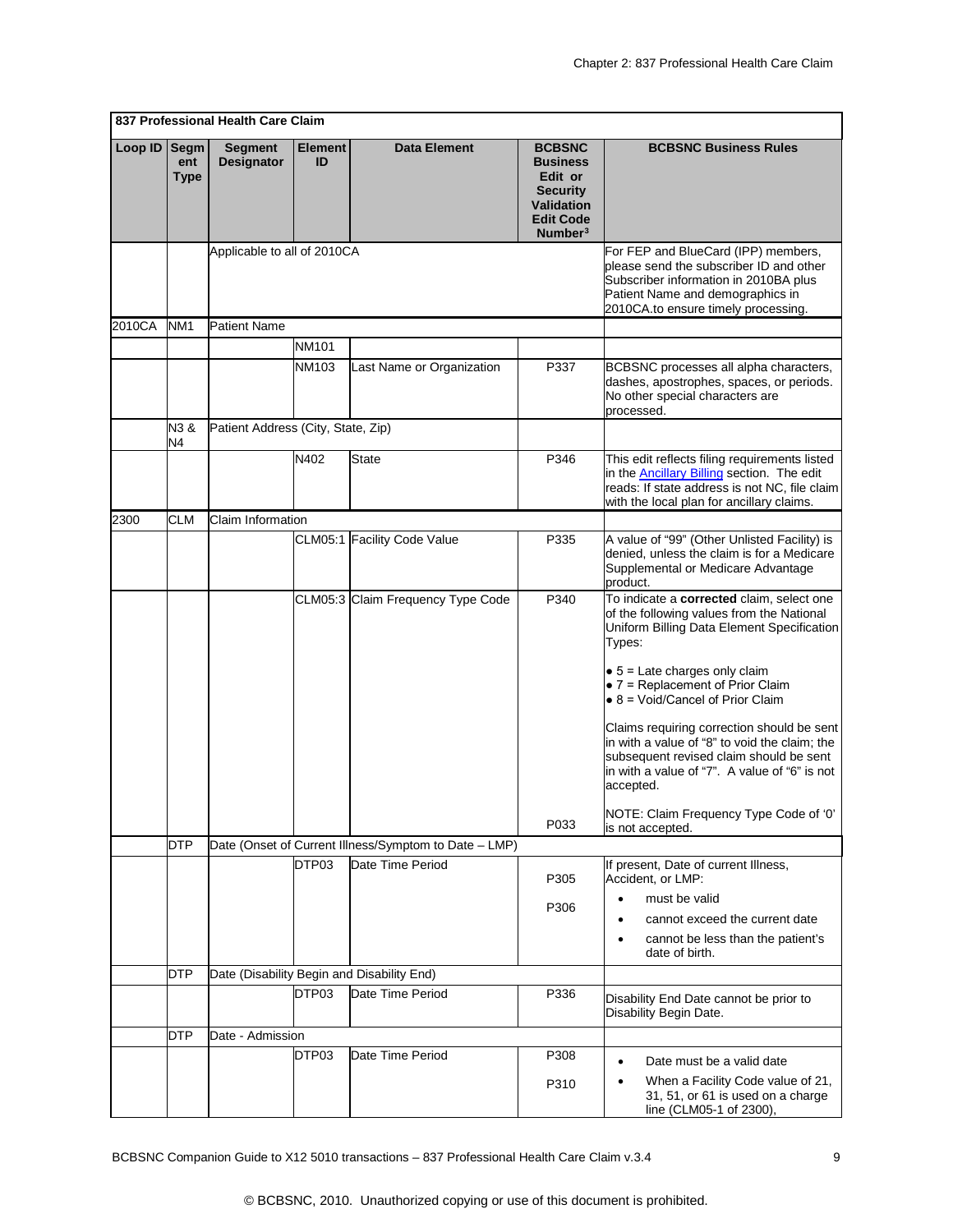|         |                            | 837 Professional Health Care Claim  |                           |                                        |                                                                                                                                |                                                                                                                                                                                                                                                                                                     |
|---------|----------------------------|-------------------------------------|---------------------------|----------------------------------------|--------------------------------------------------------------------------------------------------------------------------------|-----------------------------------------------------------------------------------------------------------------------------------------------------------------------------------------------------------------------------------------------------------------------------------------------------|
| Loop ID | Segm<br>ent<br><b>Type</b> | <b>Segment</b><br><b>Designator</b> | <b>Element</b><br>ID      | Data Element                           | <b>BCBSNC</b><br><b>Business</b><br>Edit or<br><b>Security</b><br><b>Validation</b><br><b>Edit Code</b><br>Number <sup>3</sup> | <b>BCBSNC Business Rules</b>                                                                                                                                                                                                                                                                        |
|         |                            |                                     |                           |                                        |                                                                                                                                | Hospitalization Dates cannot be<br>greater than current date or less<br>than the patient's birth date.                                                                                                                                                                                              |
| 2300    | <b>DTP</b>                 | Date - Discharge                    |                           |                                        |                                                                                                                                |                                                                                                                                                                                                                                                                                                     |
|         |                            |                                     | DTP03                     | Date Time Period                       | P309                                                                                                                           | Date must be a valid date<br>$\bullet$                                                                                                                                                                                                                                                              |
|         |                            |                                     |                           |                                        | P310                                                                                                                           | When a Facility Code value of 21,<br>٠<br>31, 51, or 61 is used on a charge<br>line (CLM05-1 of 2300),<br>Hospitalization Dates cannot be<br>greater than current date or less<br>than the patient's birth date.<br>Hospitalization Discharge Date<br>$\bullet$<br>must be equal to or greater than |
|         |                            |                                     |                           |                                        |                                                                                                                                | the Admission Date.                                                                                                                                                                                                                                                                                 |
|         | <b>REF</b>                 | Payer Claim Control Number          |                           |                                        |                                                                                                                                |                                                                                                                                                                                                                                                                                                     |
|         |                            |                                     |                           |                                        |                                                                                                                                | When submitting a corrected claim (i.e.<br>$CLM05-3 = 7$ , use the same claim number<br>and format of the original claim control                                                                                                                                                                    |
| 2300    | НI                         | Health Care Diagnosis Code          | 02                        | Reference Identifier                   | $I - 034$                                                                                                                      | number.                                                                                                                                                                                                                                                                                             |
|         |                            |                                     | HI01:2                    | <b>Industry Code</b>                   | P031                                                                                                                           | Claim can contain only one version of<br>industry code; submit separate claim if<br>using different versions of Industry Code.                                                                                                                                                                      |
|         |                            |                                     |                           |                                        | P341                                                                                                                           | E-code cannot be the primary diagnosis<br>code. (This edit will be removed 10/2014.)                                                                                                                                                                                                                |
| 2310A   | NM <sub>1</sub>            | Referring Provider Name             |                           |                                        |                                                                                                                                |                                                                                                                                                                                                                                                                                                     |
|         |                            |                                     | NM103,<br>NM104,<br>NM109 | Referring Provider Address<br>and Name | P346                                                                                                                           | Please file claim with the Local Plan as<br>defined for ancillary claims.                                                                                                                                                                                                                           |
|         |                            |                                     |                           |                                        | P347                                                                                                                           | Referring Provider information required to<br>process Ancillary claim.                                                                                                                                                                                                                              |
|         |                            |                                     |                           |                                        | P349                                                                                                                           | Referring Provider is not a Valid NC<br>Provider. Please file claim with the Local<br>Plan per BCBS Ancillary rule.                                                                                                                                                                                 |
| 2310B   | NM <sub>1</sub>            | Rendering Provider Name             |                           |                                        |                                                                                                                                |                                                                                                                                                                                                                                                                                                     |
|         |                            |                                     | NM109                     | Rendering Provider Name                | P342                                                                                                                           | Rendering Provider ID should ONLY be<br>sent when it is a different number from the<br>Billing Provider NM109 in 2010AA.<br>See the <b>Rendering Provider</b> section of this<br>document for additional details on using                                                                           |
| 2310C   | NM <sub>1</sub>            | <b>Service Facility Name</b>        |                           |                                        |                                                                                                                                | this segment.                                                                                                                                                                                                                                                                                       |
|         |                            |                                     | NM109                     | NM103 & Service Facility Name          | P348                                                                                                                           | The Service Facility name and location<br>are required to process a DME claim for<br>the Place of Service provided. (See also                                                                                                                                                                       |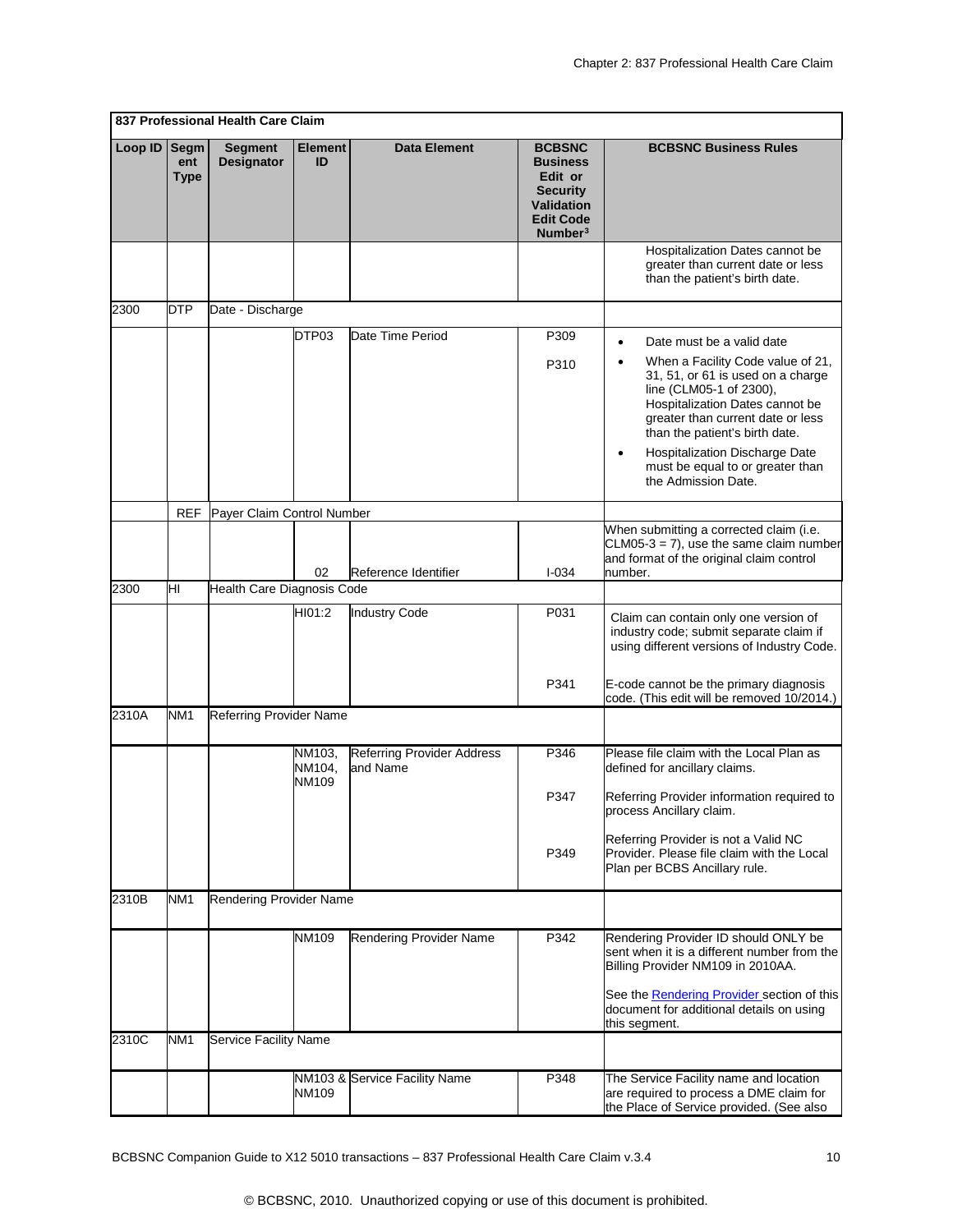|         |                                                                                    | 837 Professional Health Care Claim |                       |                                                                                                                                |                              |                                                                                                                                                                                                                                                                                                                                                                                           |
|---------|------------------------------------------------------------------------------------|------------------------------------|-----------------------|--------------------------------------------------------------------------------------------------------------------------------|------------------------------|-------------------------------------------------------------------------------------------------------------------------------------------------------------------------------------------------------------------------------------------------------------------------------------------------------------------------------------------------------------------------------------------|
| Loop ID | Segm<br><b>Segment</b><br><b>Element</b><br>Designator<br>ID<br>ent<br><b>Type</b> |                                    | <b>Data Element</b>   | <b>BCBSNC</b><br><b>Business</b><br>Edit or<br><b>Security</b><br><b>Validation</b><br><b>Edit Code</b><br>Number <sup>3</sup> | <b>BCBSNC Business Rules</b> |                                                                                                                                                                                                                                                                                                                                                                                           |
|         |                                                                                    |                                    |                       |                                                                                                                                |                              | N3 and N4)                                                                                                                                                                                                                                                                                                                                                                                |
|         | N3&<br>N4                                                                          |                                    |                       | Service Facility Address (City, State, and Zip)                                                                                |                              |                                                                                                                                                                                                                                                                                                                                                                                           |
|         |                                                                                    |                                    | N3<br>N402            | <b>Service Facility Address</b>                                                                                                | P346                         | If state address is not NC, file claim with<br>the local plan for ancillary claims.                                                                                                                                                                                                                                                                                                       |
| 2320    | CAS                                                                                | Claim Level Adjustment             |                       |                                                                                                                                |                              |                                                                                                                                                                                                                                                                                                                                                                                           |
|         |                                                                                    |                                    | CAS <sub>02</sub>     | Monetary Amount                                                                                                                | P344                         | The sum of all line level payments and<br>patient responsibility line level<br>adjustments, must match the claim level<br>payment and patient responsibility<br>adjustments.                                                                                                                                                                                                              |
|         | AMT                                                                                | <b>COB Payer Paid Amount</b>       |                       |                                                                                                                                |                              |                                                                                                                                                                                                                                                                                                                                                                                           |
|         |                                                                                    |                                    | AMT02                 | Monetary Amount                                                                                                                | P331<br>P345                 | Negative Payer Amounts are denied.<br>If filing a secondary or Medicare<br>claim, fill the actual amount paid by<br>the other carrier. Do NOT include<br>deductive, coinsurance, co-<br>payments, or other adjustments in the<br>Payer Paid Amount field.<br>The Paid Amount at the claim level<br>(2320 AMT02) must match the sum<br>of the Paid Amount(s) at the line level<br>(SVD02). |
|         | AMT                                                                                | Remaining Patient Liability        |                       |                                                                                                                                |                              |                                                                                                                                                                                                                                                                                                                                                                                           |
|         |                                                                                    |                                    | AMT02                 | Monetary Amount                                                                                                                | P344                         | The sum of all line level payments and<br>patient responsibility line level<br>adjustments, must match the claim level<br>payment and patient responsibility<br>adjustments.                                                                                                                                                                                                              |
| 2330A   | NM <sub>1</sub>                                                                    | Other Subscriber Name              |                       |                                                                                                                                |                              |                                                                                                                                                                                                                                                                                                                                                                                           |
|         |                                                                                    |                                    | NM102                 | <b>Entity Type Qualifier</b>                                                                                                   | P004                         | Use a value of 1 (Person)                                                                                                                                                                                                                                                                                                                                                                 |
| 2400    | LX                                                                                 | Service Line                       |                       |                                                                                                                                |                              |                                                                                                                                                                                                                                                                                                                                                                                           |
|         |                                                                                    |                                    | LX01                  | Assigned Number                                                                                                                |                              | BCBSNC uses LX01 as a line item control<br>number. Use actual values instead of<br>placeholders for this element in order to<br>receive matching line numbers in the 835<br>Transaction: 2110 SVC06 and the 2110<br><b>REF Service Identification segments</b><br>responses.                                                                                                              |
|         | SV <sub>1</sub>                                                                    | <b>Professional Service</b>        |                       |                                                                                                                                |                              |                                                                                                                                                                                                                                                                                                                                                                                           |
|         |                                                                                    |                                    | SV101:2               | Product/Service ID                                                                                                             | P005                         | Newborn charges should not be filed on<br>the mother's claim, but on a separate<br>claim, under the baby's name.                                                                                                                                                                                                                                                                          |
|         |                                                                                    |                                    | SV101:3.<br>4, 5, and | <b>Procedure Modifier</b>                                                                                                      | P317                         | The Procedure Modifier must be<br>consistent with the Procedure Code<br>presented in SV101:2. (For example,<br>modifier values of 80, 81, or 82 [Assistant<br>at Surgery] would be consistent with<br>surgical codes 10000 to 69999 and<br>anesthesia codes 00100-01999.)                                                                                                                 |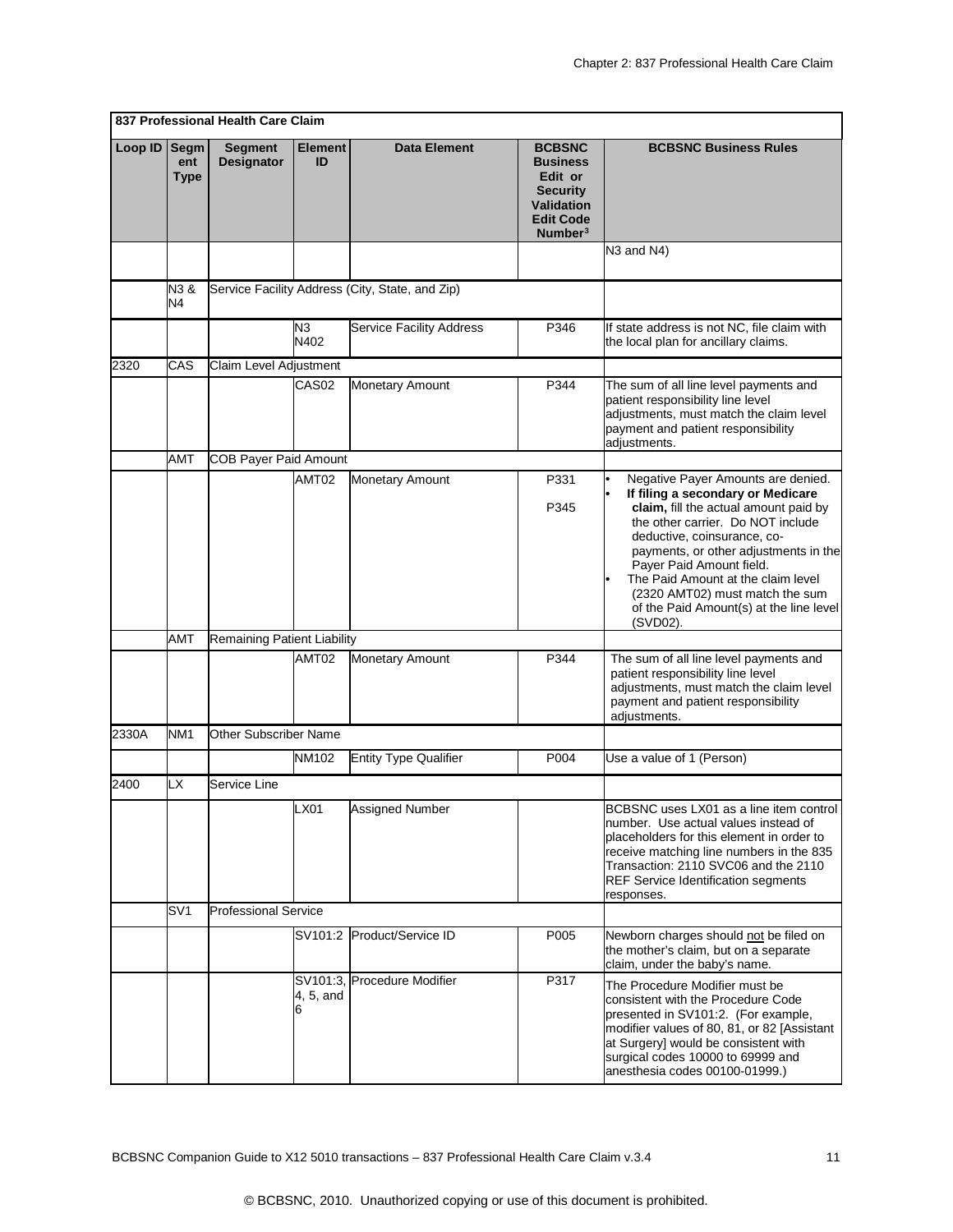<span id="page-12-0"></span>

|         |                            | 837 Professional Health Care Claim  |                      |                        |                                                                                                                                |                                                                                                                                                                                                                                                                                                                                                                                                                            |
|---------|----------------------------|-------------------------------------|----------------------|------------------------|--------------------------------------------------------------------------------------------------------------------------------|----------------------------------------------------------------------------------------------------------------------------------------------------------------------------------------------------------------------------------------------------------------------------------------------------------------------------------------------------------------------------------------------------------------------------|
| Loop ID | Segm<br>ent<br><b>Type</b> | <b>Segment</b><br><b>Designator</b> | <b>Element</b><br>ID | Data Element           | <b>BCBSNC</b><br><b>Business</b><br>Edit or<br><b>Security</b><br><b>Validation</b><br><b>Edit Code</b><br>Number <sup>3</sup> | <b>BCBSNC Business Rules</b>                                                                                                                                                                                                                                                                                                                                                                                               |
|         |                            |                                     | SV104                | Quantity               | P322<br>P323                                                                                                                   | Units should be greater than one<br>$\bullet$<br>(1) when a modifier of "50" is<br>entered.<br>Days or units should be greater<br>$\bullet$<br>than zero (0).                                                                                                                                                                                                                                                              |
|         | <b>DTP</b>                 | Date - Service Date                 |                      |                        |                                                                                                                                |                                                                                                                                                                                                                                                                                                                                                                                                                            |
|         |                            |                                     | DTP03                | Date Time Period       | P313<br>P314                                                                                                                   | 'From Date' and 'To Date' must be<br>$\bullet$<br>consistent with Hospitalization<br>Dates.                                                                                                                                                                                                                                                                                                                                |
|         |                            |                                     |                      |                        | P315                                                                                                                           | The "From Date" must be prior to<br>$\bullet$<br>the "To Date".                                                                                                                                                                                                                                                                                                                                                            |
|         |                            |                                     |                      |                        | P330                                                                                                                           | Service date must not be greater<br>$\bullet$<br>than current date.                                                                                                                                                                                                                                                                                                                                                        |
|         |                            |                                     |                      |                        | P316                                                                                                                           | Earliest Date of Service for all<br>$\bullet$<br>charge lines must not be prior to<br>Patient's Birth date.                                                                                                                                                                                                                                                                                                                |
|         |                            |                                     |                      |                        | P035                                                                                                                           | Claim cannot be corrected more<br>than 1 year from Claim's Earliest<br>Date of Service.                                                                                                                                                                                                                                                                                                                                    |
| 2420A   | NM <sub>1</sub>            | Rendering Provider Identification   |                      |                        |                                                                                                                                |                                                                                                                                                                                                                                                                                                                                                                                                                            |
|         |                            |                                     | NM109                | Rendering Provider ID  | P342                                                                                                                           | Rendering Provider ID should be sent in<br>this loop ONLY if the number is different<br>from the Rendering Provider NM109 in the<br>2300 loop, OR no rendering provider<br>NM109 was sent in the 2300 loop and the<br>Rendering Provider ID is different than the<br>Billing Provider ID sent in 2010AA.<br>See the <b>Rendering Provider</b> section of this<br>document for additional details on using<br>this segment. |
| 2430    | <b>SVD</b>                 | Line Adjudication Information       |                      |                        |                                                                                                                                |                                                                                                                                                                                                                                                                                                                                                                                                                            |
|         |                            |                                     | SVD <sub>02</sub>    | <b>Monetary Amount</b> | P028<br>P344                                                                                                                   | Negative Service Line Paid Amount<br>must be a valid value.<br>The sum of all line level payments and<br>patient responsibility line level<br>adjustments, must match the claim level<br>payment and patient responsibility<br>adjustments.                                                                                                                                                                                |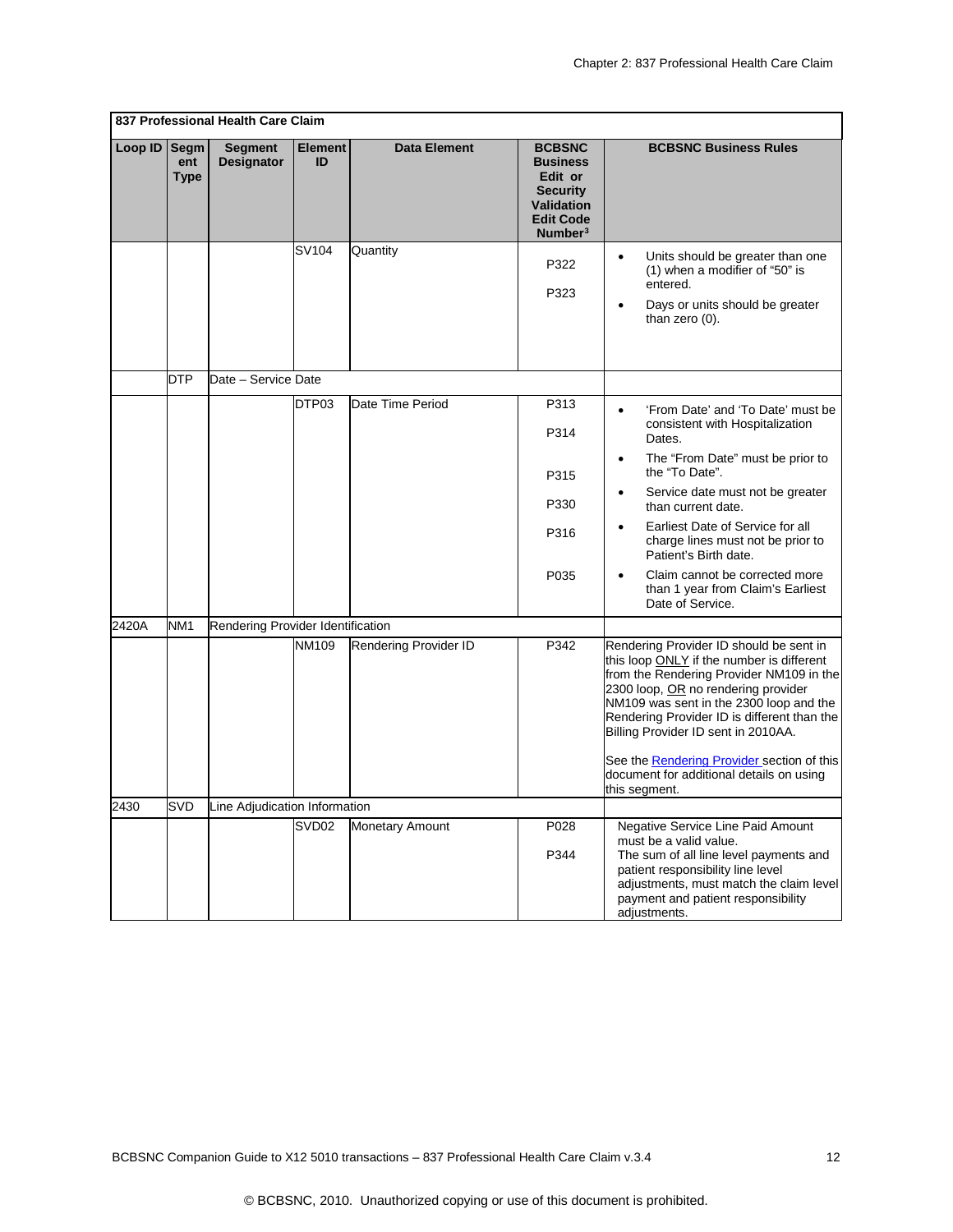### <span id="page-13-0"></span>**837 Professional Transaction Sample**

The following sample presents three formats for the data contained within an 837 Professional claim:

- a high-level business scenario typical within BCBSNC claims processing
- a data string, illustrating the actual record transmission
- a file map that allows users to see all submitted data elements and their relationship to the entire transaction

### <span id="page-13-1"></span>**Business Scenario**

The Patient is the same person as the Subscriber. The Payer is Blue Cross and Blue Shield of North Carolina. The encounter has been transmitted through a clearinghouse. The Submitter is the clearinghouse.

| <b>Data Element</b>                 | Value                                             |
|-------------------------------------|---------------------------------------------------|
| Subscriber/Patient:                 | Mary B Dough                                      |
| Subscriber Address:                 | PO Box 12312, Durham, NC 27701                    |
| Sex:                                | F                                                 |
| DOB:                                | August 7, 1967                                    |
| Employer:                           | Acme, Co.                                         |
| Group #:                            | ABC123101                                         |
| Payer ID Number:                    | 987654321                                         |
| <b>Member Identification Number</b> | 24670389600                                       |
| Destination Payer:                  | Blue Cross Blue Shield of North Carolina (BCBSNC) |
| Payer Address                       | 5901 Chapel Hill Road, Durham, NC 27707           |
| AHLIC #:                            | 987654321                                         |
| Submitter:                          | <b>ABC Clearinghouse</b>                          |
| <b>Billing Provider:</b>            | Elizabeth Smith, MD                               |
| Address:                            | 123 Mudd Lane, Durham, NC, 27715                  |
| TIN:                                | 123456789                                         |
| <b>Billing Provider ID</b>          | 0123456789                                        |
| Contact Person & Phone Number       | Wilma Flintstone 919 555-1111                     |
| <b>Patient Account Number:</b>      | Ptacct2235057                                     |
| <b>DOS</b>                          | 8/1/2010                                          |
| <b>POS</b>                          | Office                                            |
| Services Rendered                   | Office visit                                      |
| Charges                             | $1st$ office visit - \$100.50                     |
| Total charges                       | \$100.50                                          |

### <span id="page-13-2"></span>**Data String Example**

The following transmission sample illustrates the file format used for an EDI transaction, which includes delimiters and data segment symbols. Note that the sample contains only one ST/SE set within the Functional Group (GS) and only one claim within the ST/SE set. Normally there would be multiple claims within an ST/SE set. For more information about batch sizes, see the [Batch Volume](#page-2-1) section of this chapter.

This sample contains a line break after each tilde to provide an easy illustration of where a new data segment begins. For more information about BCBSNC file format requests, see Record Format/Lengths in the **Connectivity** section of the *Introduction to the BCBSNC Companion Guide to EDI Transactions*. For more information about the file formats and application control structures, see "Appendix B: ASC X12 Nomenclature" in the ASC X12N 5010 837.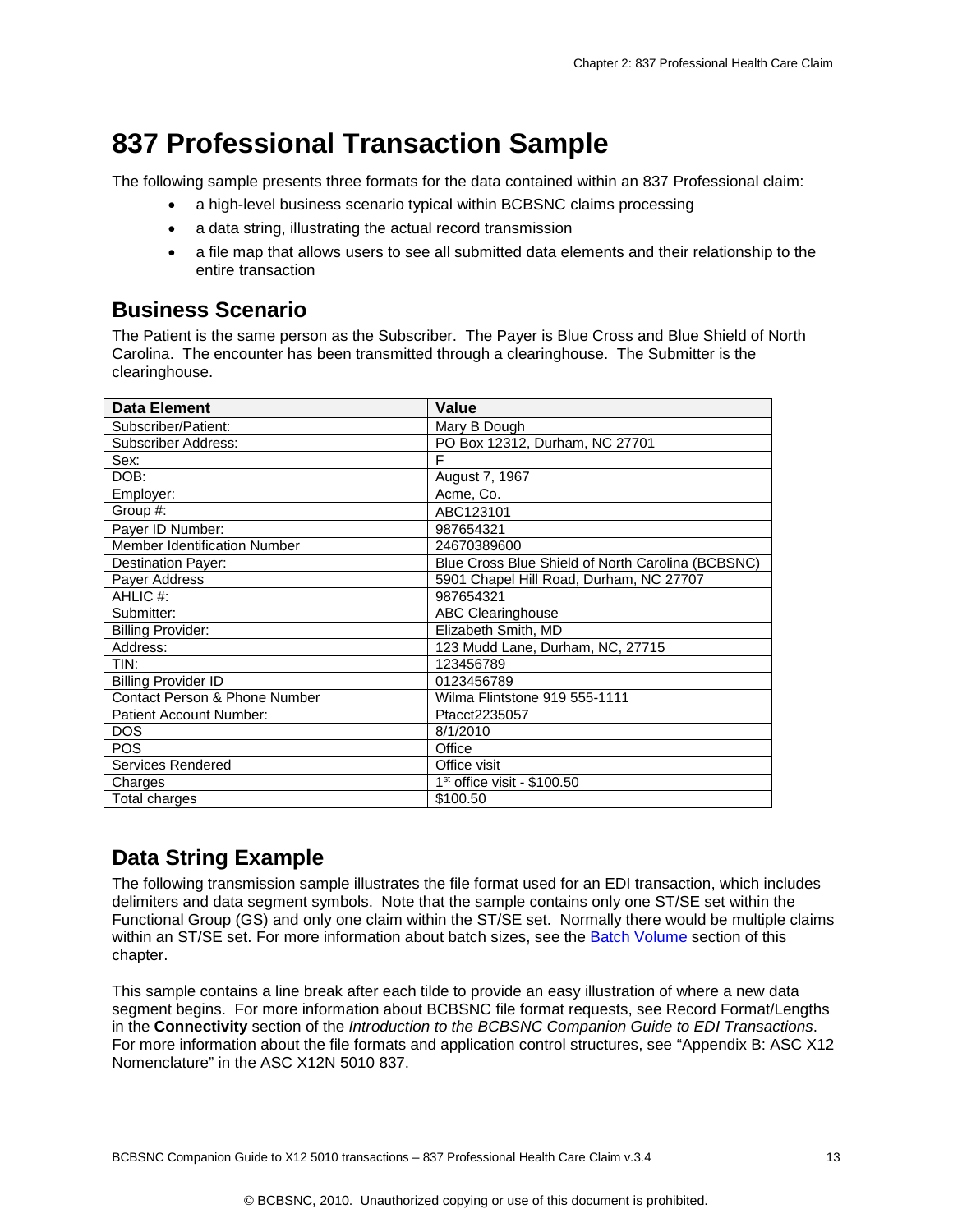**ISA\*00\* \*00\* \*01\*9012345720000 \*01\*9088877320000 \*100822\*1134\*U\*00200\*000000007\*0\*T\*:~ GS\*HC\*901234572000\*908887732000\*20100822\*1615\*7\*X\*005010X222~ ST\*837\*0007\*005010X222~ BHT\*0019\*00\*123BATCH\*20100822\*1615\*CH~ NM1\*41\*2\*ABC CLEARINGHOUSE\*\*\*\*\*46\*123456789~ PER\*IC\*WILMA FLINTSTONE\*TE\*9195551111~ NM1\*40\*2\*BCBSNC\*\*\*\*\*46\*987654321~ HL\*1\*\*20\*1~ NM1\*85\*1\*SMITH\*ELIZABETH\*A\*\*M.D.\*XX\*0123456789~ N3\*123 MUDD LANE~ N4\*DURHAM\*NC\*27701~ REF\*EI\*123456789~ HL\*2\*1\*22\*0~ SBR\*P\*18\*ABC123101\*\*\*\*\*\*BL~ NM1\*IL\*1\*DOUGH\*MARY\*B\*\*\*MI\*24670389600~ N3\*P O BOX 12312~ N4\*DURHAM\*NC\*27715~ DMG\*D8\*19670807\*F~ NM1\*PR\*2\*BCBSNC\*\*\*\*\*PI\*987654321~ CLM\*PTACCT2235057\*100.5\*\*\*11::1\*Y\*A\*Y\*N~ REF\*EA\*MEDREC11111~ HI\*BK:78901~ LX\*1~ SV1\*HC:99212\*100.5\*UN\*1\*12\*\*1\*\*N~ DTP\*472\*D8\*20100801~ SE\*24\*0007~ GE\*1\*7~ IEA\*1\*000000007~**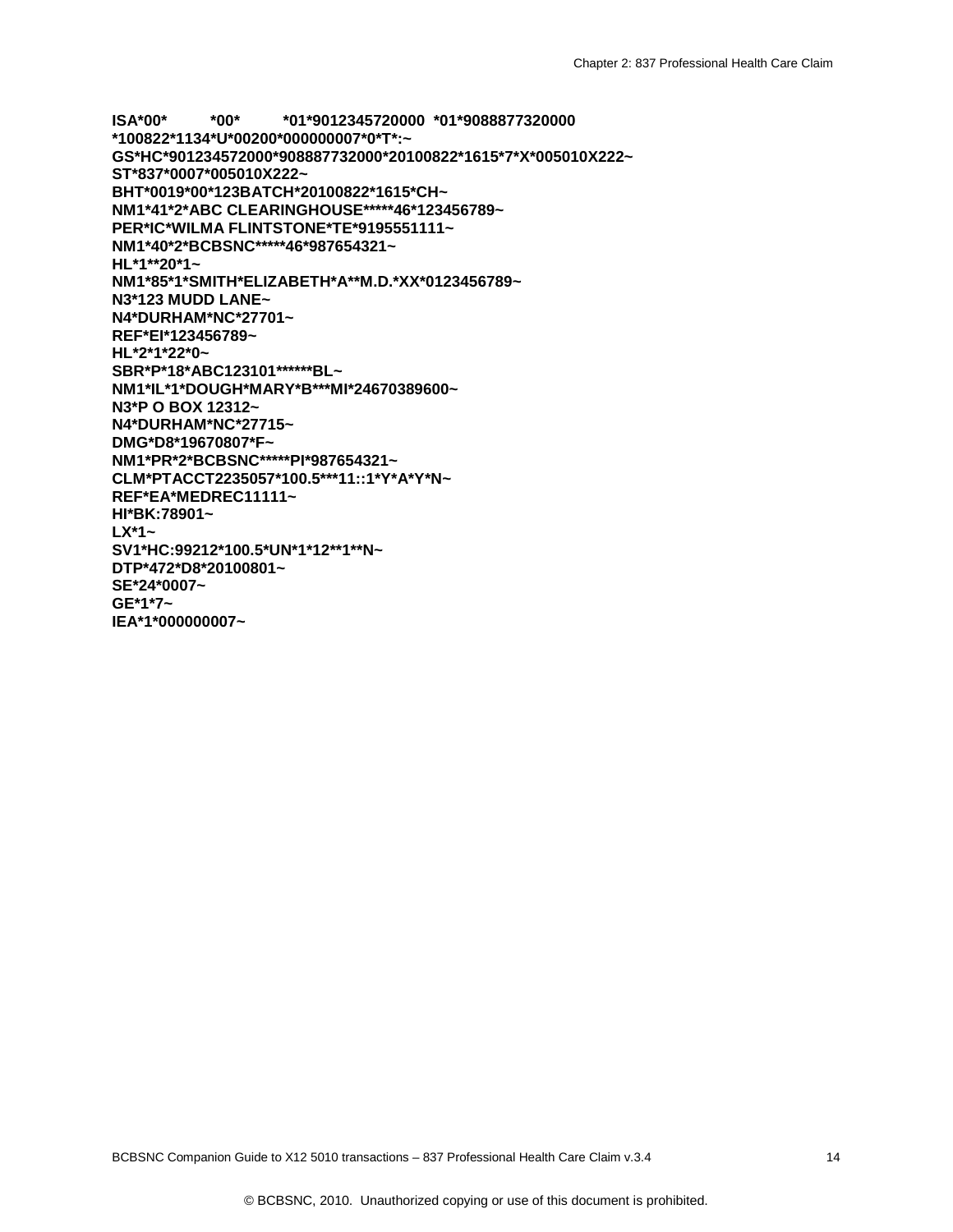<span id="page-15-0"></span>

| Loop ID | <b>Segment Name</b>                               | <b>Segment ID</b> | <b>Elements</b>     |                     |                      |                    |                   |                   |                    |                          |
|---------|---------------------------------------------------|-------------------|---------------------|---------------------|----------------------|--------------------|-------------------|-------------------|--------------------|--------------------------|
|         | <b>TRANSACTION SET HEADER</b>                     | <b>ST</b>         | <b>ST01</b>         | <b>ST02</b>         | ST <sub>03</sub>     |                    |                   |                   |                    |                          |
|         |                                                   |                   | 837                 | 0007                | 005010X222~          |                    |                   |                   |                    |                          |
|         | BEGINNING OF HIERARCHICAL TRANSACTION             | <b>BHT</b>        | BHT01               | BHT02               | BHT03                | BHT04              | BHT05             | <b>BHT06</b>      |                    |                          |
|         |                                                   |                   | 0019                | 00                  | 123batch             | 20100822           | 1615              | $CH-$             |                    |                          |
| 1000A   | <b>Submitter Name</b>                             | NM <sub>1</sub>   | <b>NM101</b>        | <b>NM102</b>        | <b>NM103</b>         | <b>NM104</b>       | <b>NM105</b>      | <b>NM106</b>      | <b>NM107 NM108</b> | <b>NM109</b>             |
|         |                                                   |                   | 41                  | 2                   | <b>ABC Submitter</b> |                    |                   |                   | 46                 | 123456789                |
| 1000A   | <b>Submitter EDI Contact Information</b>          | <b>PER</b>        | PER01               | PER <sub>02</sub>   | PER03                | PER <sub>04</sub>  | PER <sub>05</sub> | PER <sub>06</sub> | <b>PER07 PER08</b> | PER <sub>09</sub>        |
|         |                                                   |                   | IC.                 | Wilma<br>Flintstone | <b>TE</b>            | 919555111<br>$1 -$ |                   |                   |                    |                          |
| 1000B   | <b>Receiver Name</b>                              | NM <sub>1</sub>   | <b>NM101</b>        | <b>NM102</b>        | <b>NM103</b>         | <b>NM104</b>       | <b>NM105</b>      | <b>NM106</b>      | NM107 NM108        | <b>NM109</b>             |
|         |                                                   |                   | 40                  | $\overline{2}$      | <b>BCBSNC</b>        |                    |                   |                   | 46                 | 987645432<br>$1 -$       |
| 2000A   | <b>Billing/Pay-To Provider Hierarchical Level</b> | <b>HL</b>         | <b>HL01</b>         | <b>HL02</b>         | <b>HL03</b>          | <b>HL04</b>        |                   |                   |                    |                          |
|         |                                                   |                   | $\mathbf{1}$        |                     | 20                   | $1 -$              |                   |                   |                    |                          |
| 2010AA  | <b>Billing Provider Name</b>                      | NM <sub>1</sub>   | <b>NM101</b>        | <b>NM102</b>        | <b>NM103</b>         | <b>NM104</b>       | <b>NM105</b>      | <b>NM106</b>      | <b>NM107 NM108</b> | <b>NM109</b>             |
|         |                                                   |                   | 85                  | 1                   | Smith                | Elizabeth          | Α                 |                   | XX                 | 989898989<br>$\thicksim$ |
| 2010AA  | <b>Billing Provider Address</b>                   | N <sub>3</sub>    | N301                |                     |                      |                    |                   |                   |                    |                          |
|         |                                                   |                   | 123 Mudd<br>$Lane-$ |                     |                      |                    |                   |                   |                    |                          |
| 2010AA  | <b>Billing/Provider City/State/Zip Code</b>       | N <sub>4</sub>    | N401                | N402                | N403                 |                    |                   |                   |                    |                          |
|         |                                                   |                   | Durham              | <b>NC</b>           | 27701                |                    |                   |                   |                    |                          |
| 2010AA  | <b>Billing Provider Tax Identification</b>        | <b>REF</b>        | REF01               | REF02               |                      |                    |                   |                   |                    |                          |
|         |                                                   |                   | EI                  | 123456789           |                      |                    |                   |                   |                    |                          |
| 2000B   | <b>Subscriber Hierarchical Level</b>              | <b>HL</b>         | <b>HL01</b>         | <b>HL02</b>         | <b>HL03</b>          | <b>HL04</b>        |                   |                   |                    |                          |
|         |                                                   |                   | $\overline{2}$      |                     | 22                   | $0 -$              |                   |                   |                    |                          |
| 2000B   | <b>Subscriber Information</b>                     | <b>SBR</b>        | <b>SBR01</b>        | <b>SBR02</b>        | SBR03                | SBR04              | SBR05             | SBR06             | SBR07 SBR08        | SBR09                    |
|         |                                                   |                   | P                   | 18                  | ABC123101            |                    |                   |                   |                    | $BL -$                   |
| 2010BA  | <b>Subscriber Name</b>                            | NM <sub>1</sub>   | <b>NM101</b>        | <b>NM102</b>        | <b>NM103</b>         | <b>NM104</b>       | <b>NM105</b>      | <b>NM106</b>      | <b>NM107 NM108</b> | <b>NM109</b>             |
|         |                                                   |                   | IL                  | 1                   | Dough                | Mary               | В                 |                   | MI                 | 246703896                |

BCBSNC Companion Guide to X12 5010 transactions - 837 Professional Health Care Claim v.3.3

© BCBSNC, 2010. Unauthorized copying or use of this document is prohibited.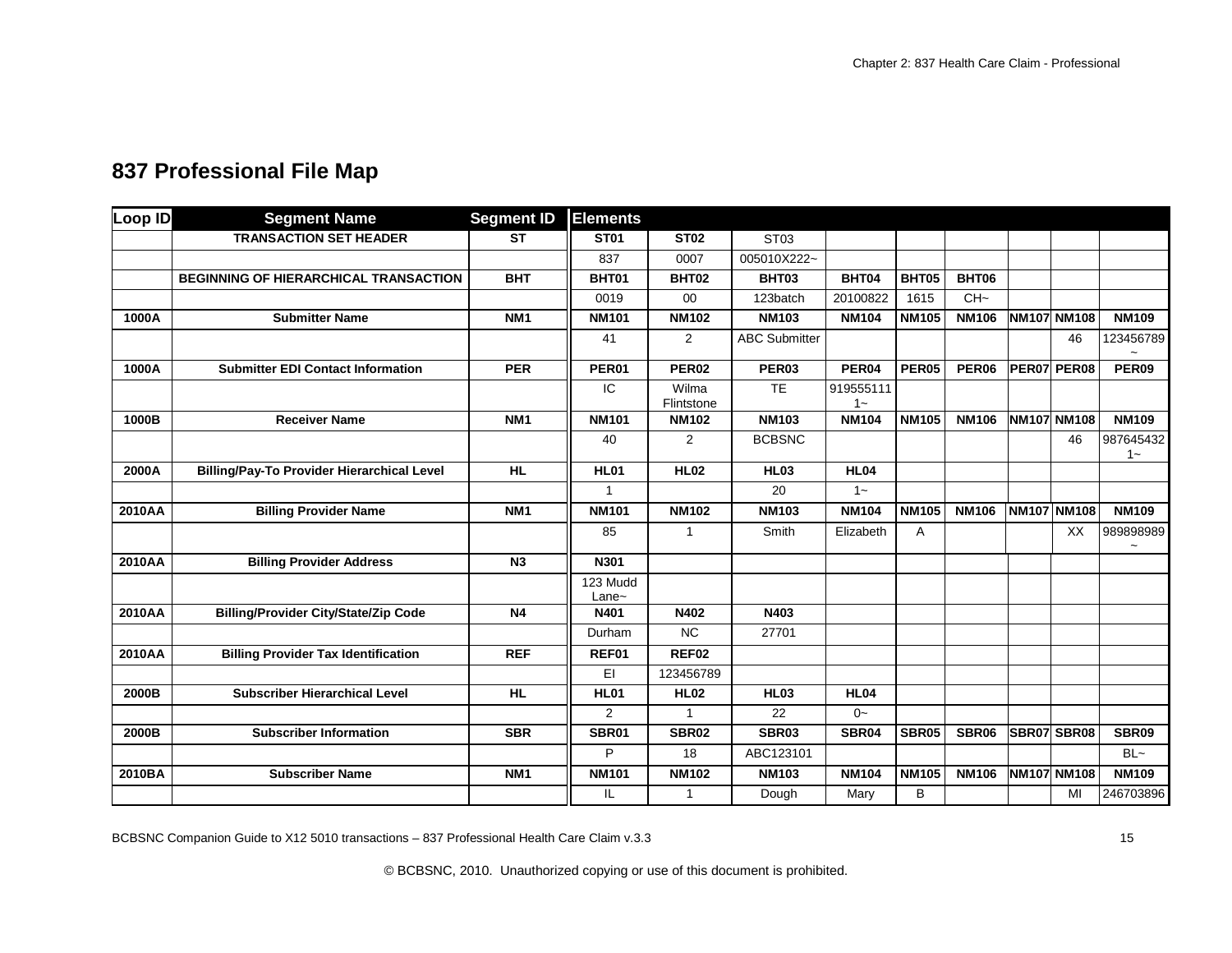| Loop ID | <b>Segment Name</b>                                                                          | <b>Segment ID</b> | <b>Elements</b>           |                |               |              |              |              |   |                    |              |
|---------|----------------------------------------------------------------------------------------------|-------------------|---------------------------|----------------|---------------|--------------|--------------|--------------|---|--------------------|--------------|
|         |                                                                                              |                   |                           |                |               |              |              |              |   |                    | 00           |
| 2010BA  | <b>Subscriber Address</b>                                                                    | N <sub>3</sub>    | N301                      |                |               |              |              |              |   |                    |              |
|         |                                                                                              |                   | <b>POBox</b><br>$12312 -$ |                |               |              |              |              |   |                    |              |
| 2010BA  | <b>Subscriber City/State/Zip Code</b>                                                        | N <sub>4</sub>    | N401                      | N402           | N403          | N404         |              |              |   |                    |              |
|         |                                                                                              |                   | Durham                    | <b>NC</b>      | 27715         |              |              |              |   |                    |              |
| 2010BA  | <b>Subscriber Demographic Information</b>                                                    | <b>DMG</b>        | DMG01                     | <b>DMG02</b>   | DMG03         |              |              |              |   |                    |              |
|         |                                                                                              |                   | D <sub>8</sub>            | 19670807       | $F -$         |              |              |              |   |                    |              |
| 2010BB  | <b>Payer Name</b>                                                                            | NM <sub>1</sub>   | <b>NM101</b>              | <b>NM102</b>   | <b>NM103</b>  | <b>NM104</b> | <b>NM105</b> | <b>NM106</b> |   | <b>NM107 NM108</b> | <b>NM109</b> |
|         |                                                                                              |                   | <b>PR</b>                 | $\overline{2}$ | <b>BCBSNC</b> |              |              |              |   | PI                 | 987654321    |
| 2300    | <b>Claim Information</b>                                                                     | <b>CLM</b>        | CLM01                     | CLM02          | CLM03         | CLM04        | CLM05        | CLM06        |   | CLM07 CLM08        | CLM09        |
|         |                                                                                              |                   | Ptacct22350<br>57         | 100.5          |               |              | 11::1        | Y            | Α | Y                  | N            |
| 2300    | Claim Identification No. For Clearing Houses and<br><b>Other Transmission Intermediaries</b> | <b>REF</b>        | REF01                     | REF02          |               |              |              |              |   |                    |              |
|         |                                                                                              |                   | EA                        | Medrec11111    |               |              |              |              |   |                    |              |
| 2300    | <b>Health Care Diagnosis Code</b>                                                            | <b>HI</b>         | <b>HI01</b>               | <b>HI02</b>    |               |              |              |              |   |                    |              |
|         |                                                                                              |                   | BK:                       | 78901~         |               |              |              |              |   |                    |              |
| 2400    | <b>Service Line</b>                                                                          | <b>LX</b>         | <b>LX01</b>               |                |               |              |              |              |   |                    |              |
|         |                                                                                              |                   | $1 -$                     |                |               |              |              |              |   |                    |              |
| 2400    | <b>Professional Service</b>                                                                  | SV <sub>1</sub>   | <b>SV101</b>              | <b>SV102</b>   | <b>SV103</b>  | <b>SV104</b> | <b>SV105</b> | <b>SV106</b> |   | <b>SV107 SV108</b> | <b>SV109</b> |
|         |                                                                                              |                   | HC:99212                  | 100.5          | <b>UN</b>     | $\mathbf{1}$ | 12           |              | 1 |                    | $N_{\sim}$   |
| 2400    | Date - Service Date                                                                          | <b>DTP</b>        | DTP01                     | DTP02          | DTP03         |              |              |              |   |                    |              |
|         |                                                                                              |                   | 472                       | D <sub>8</sub> | 20100801~     |              |              |              |   |                    |              |
|         | <b>TRANSACTION SET TRAILER</b>                                                               | <b>SE</b>         | <b>SE01</b>               | <b>SE02</b>    |               |              |              |              |   |                    |              |
|         |                                                                                              |                   | 24                        | $0007 -$       |               |              |              |              |   |                    |              |

BCBSNC Companion Guide to X12 5010 transactions - 837 Professional Health Care Claim v.3.3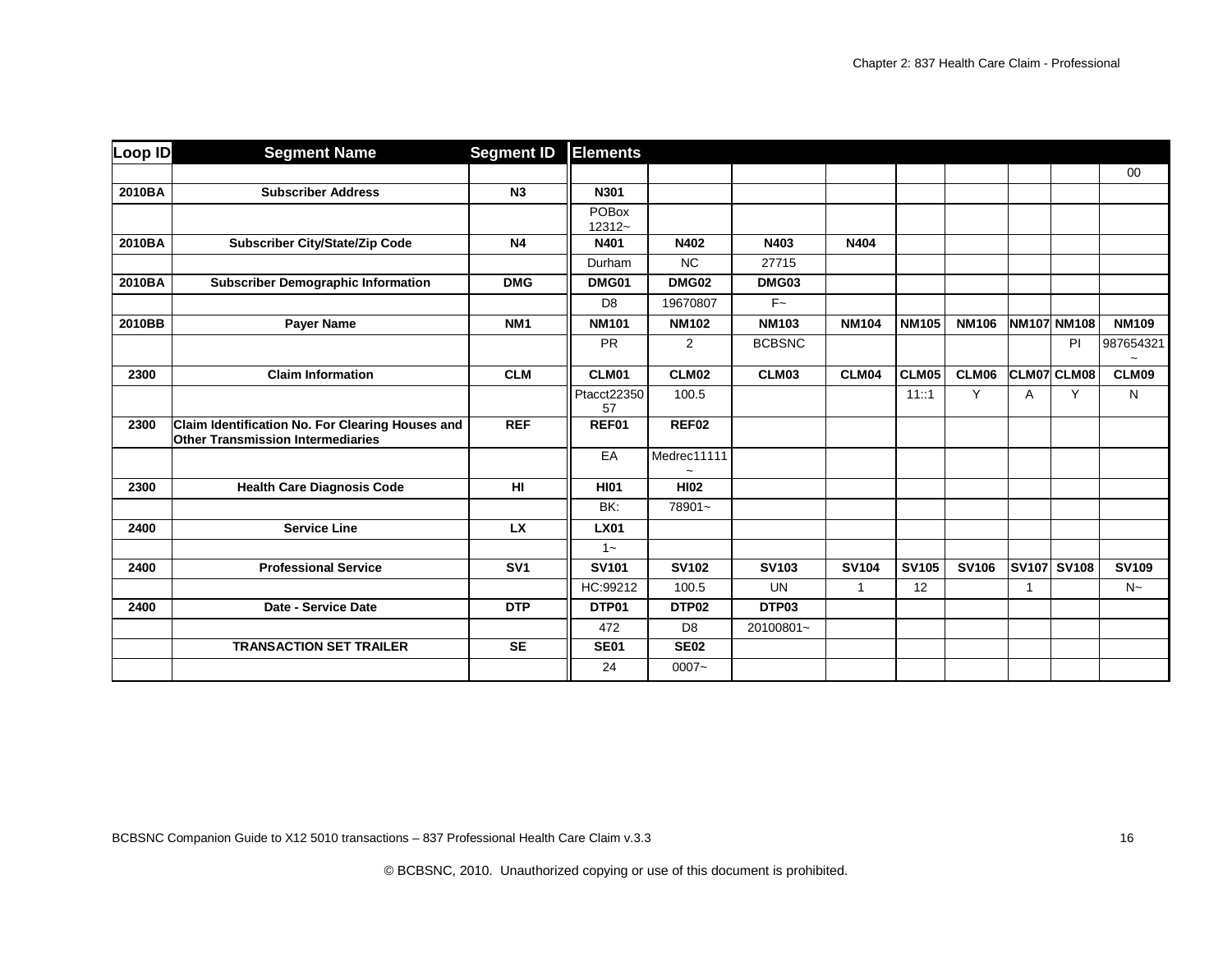### <span id="page-17-2"></span><span id="page-17-1"></span>**Appendix: BCBSNC Business Edits for the 837 Health Care Claim**

The following proprietary error codes and messages are returned via the Claims Audit Report. The Claims Audit Report can be accessed from your electronic mailbox for direct submitters, or online, via *Blue e* [\(https://providers.bcbsnc.com/providers/login.faces](https://providers.bcbsnc.com/providers/login.faces) ) - see the *837 Claim Denial Listing*.

**Important Note:** These error codes are not returned for Medicare Advantage or Medicare Supplemental claims.

<span id="page-17-0"></span>

| <b>Error</b><br>Code* | <b>Explanation Message</b>                                                                                                                 | 837 Professional<br>Cross-references <sup>4</sup> |
|-----------------------|--------------------------------------------------------------------------------------------------------------------------------------------|---------------------------------------------------|
| P004                  | When Other Insured's Entity Code (NM101) = IL, Entity Qualifier must equal '1'.                                                            | 2330A, Other Subscriber Name, NM102               |
| P005                  | Newborn charges should not be filed on the Parent's claim. They should be filed separately under the<br>baby's name and Member ID.         | 2400, Professional Service, SV101:2               |
| P006                  | Member ID must be valid.                                                                                                                   | 2010BA, Subscriber Name, NM109                    |
| P015                  | The first occurrence of Claim Filing Indicator must be BL or ZZ.                                                                           | 2000B, Subscriber Information, SBR09              |
| P018                  | Member ID not valid for Date of Service (DOS).                                                                                             | 2010BA, Patient Name, NM109                       |
| P022                  | Provider NPI not registered with BCBSNC. Please contact Network Management at 1-800-777-1643 to<br>resolve this matter.                    | 2010AA, Provider ID, NM109                        |
| P026                  | Billing Provider Secondary ID Qualifier must equal G2 and/or Billing Provider Secondary ID must be valid for<br>Medicaid submitted claims. | 2010BB, Provider ID, REF02                        |
| P027                  | Medicare Advantage/Medicare Supplement Member ID is invalid. Please correct and resubmit.                                                  | 2010BA, Member ID, NM109                          |
| P028                  | Negative Service Line Paid Amount invalid.                                                                                                 | 2430, Service Line Paid Amount, SVD02             |

-

<sup>4</sup> This column is cross-referenced to the 837 Professional (005010X222) and Companion Guide Data Element Table. The Cross Reference provides TR3 (Technical Report, Type 3) Loop ID, Segment Name, and the segment ID/element number combined (e.g. NM102).

<sup>\*</sup>A disruption in the numbering of the Error Codes indicates the removal of an error that previously existed.

BCBSNC Companion Guide to X12 5010 transactions – 837 Professional Health Care Claim v.3.4 17 17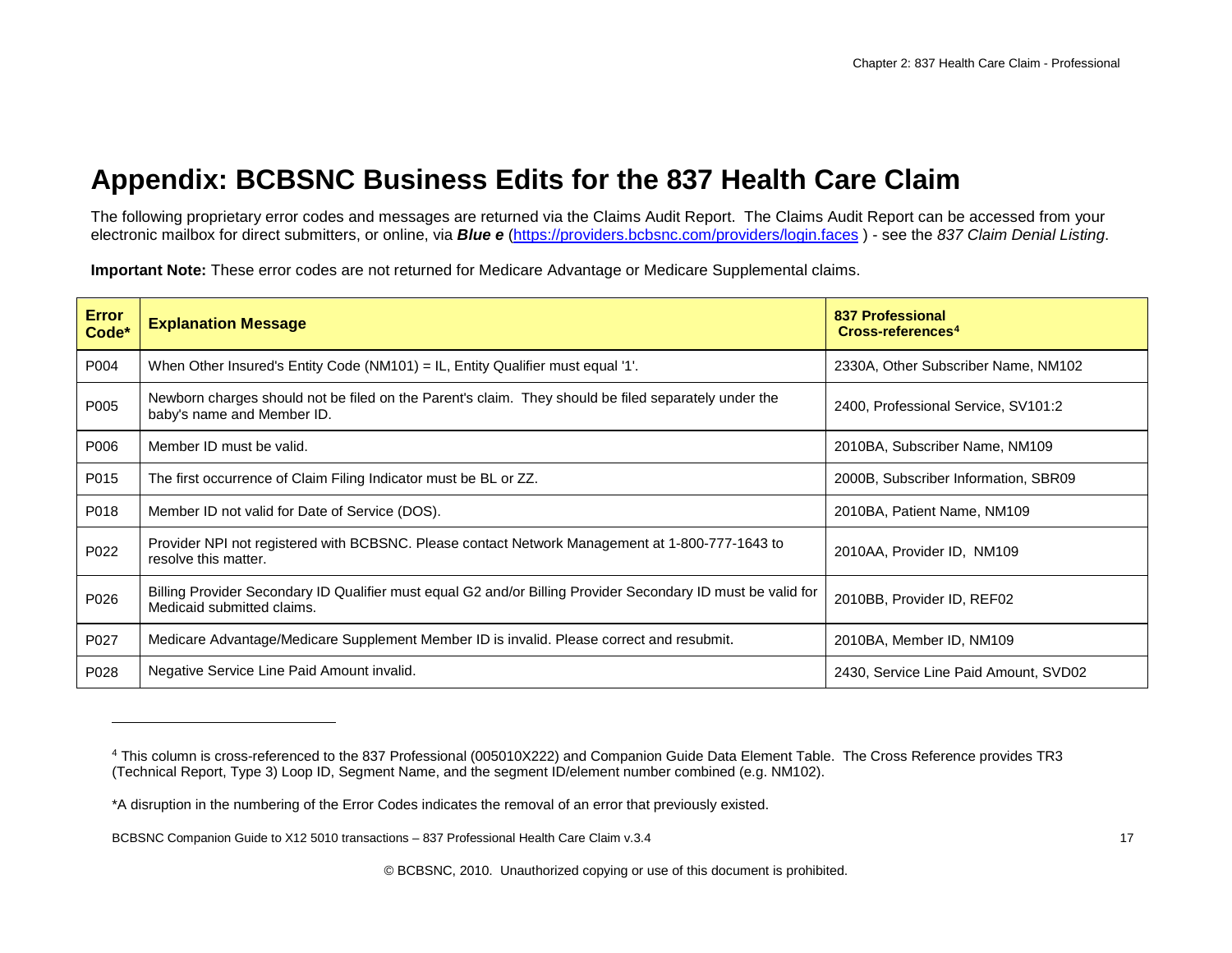| <b>Error</b><br>Code* | <b>Explanation Message</b>                                                                                                                                      | <b>837 Professional</b><br>Cross-references <sup>4</sup>                                                        |  |
|-----------------------|-----------------------------------------------------------------------------------------------------------------------------------------------------------------|-----------------------------------------------------------------------------------------------------------------|--|
| P029                  | Alpha prefix is required; please submit the member ID as it appears on the membership card.                                                                     | 2010BA, NM109                                                                                                   |  |
| P030                  | Member ID is no longer valid. Please obtain the current ID from the membership card.                                                                            | 2010BA, NM109                                                                                                   |  |
| P031                  | Claim must contain only one version of the Diagnosis Code; Create two separate claims using appropriate<br>code version and dates for each                      | 2300, Diagnosis code qualifier, HIXX                                                                            |  |
| P032                  | When filing Medicare primary claims to BCBSNC for adjudication, please allow at least 30 days from the<br>date of the Medicare EOB.                             | 2430, Line, Check, or Remittance Date, DTP03                                                                    |  |
| P033                  | Addition of Business Rule I-033 : Claim Frequency Type Code of '0' is not accepted.                                                                             | 2300, CLM05                                                                                                     |  |
| P034                  | Invalid format for Original Claim ID. Please resubmit with valid ID.                                                                                            | 2300, REF02, Payer Claim Control Number                                                                         |  |
| P035                  | Claim cannot be corrected more than 2 years from Claim's Earliest Date of Service.                                                                              | 2400 DTP03                                                                                                      |  |
|                       | BREAK IN ERROR MESSAGE NUMBERING for 837P                                                                                                                       |                                                                                                                 |  |
| P301                  | Invalid Subscriber Name as submitted. Contains special characters other than dashes, apostrophes,<br>spaces or periods.                                         | 2010 BA, Subscriber Name, NM103                                                                                 |  |
| P310                  | If a Facility Code Value of 21, 31, 51 or 61 (CLM05-1) is used on a charge line, Hosp. Dates cannot be<br>greater than current date or less than patient's DOB. | 2300, Date- Admission or Date Discharge,<br>DTP03                                                               |  |
| P313                  | From Date inconsistent with Hospitalization dates.                                                                                                              | 2400, Date - Service Date, DTP03                                                                                |  |
| P314                  | To Date inconsistent with Hospitalization dates.                                                                                                                | 2400, Date - Service Date, DTP03                                                                                |  |
| P315                  | To Date prior to From Date.                                                                                                                                     | 2400, Date - Service Date, DTP03                                                                                |  |
| P316                  | Earliest Date of Service for all charge lines must not be prior to Patient's Birth Date.                                                                        | 2400, Date - Service Date, DTP03                                                                                |  |
| P317                  | Modifier is equal to '80', '81', '82' (assistant at surgery) and is inconsistent with a non-surgical procedure<br>code.                                         | 2400, Professional Service, SV101:3                                                                             |  |
| P <sub>319</sub>      | Accident Diagnosis Codes [800-995] require Date of Onset (DTP01 = 431) or Date of Current Injury (DTP01<br>$= 439$ .                                            | 2300, HC Diagnosis Code, HI01:2 in reference to<br>2300, Date of Onset, or Accident Date, or 2300<br>LMP, DTP01 |  |

BCBSNC Companion Guide to X12 5010 transactions - 837 Professional Health Care Claim v.3.4 18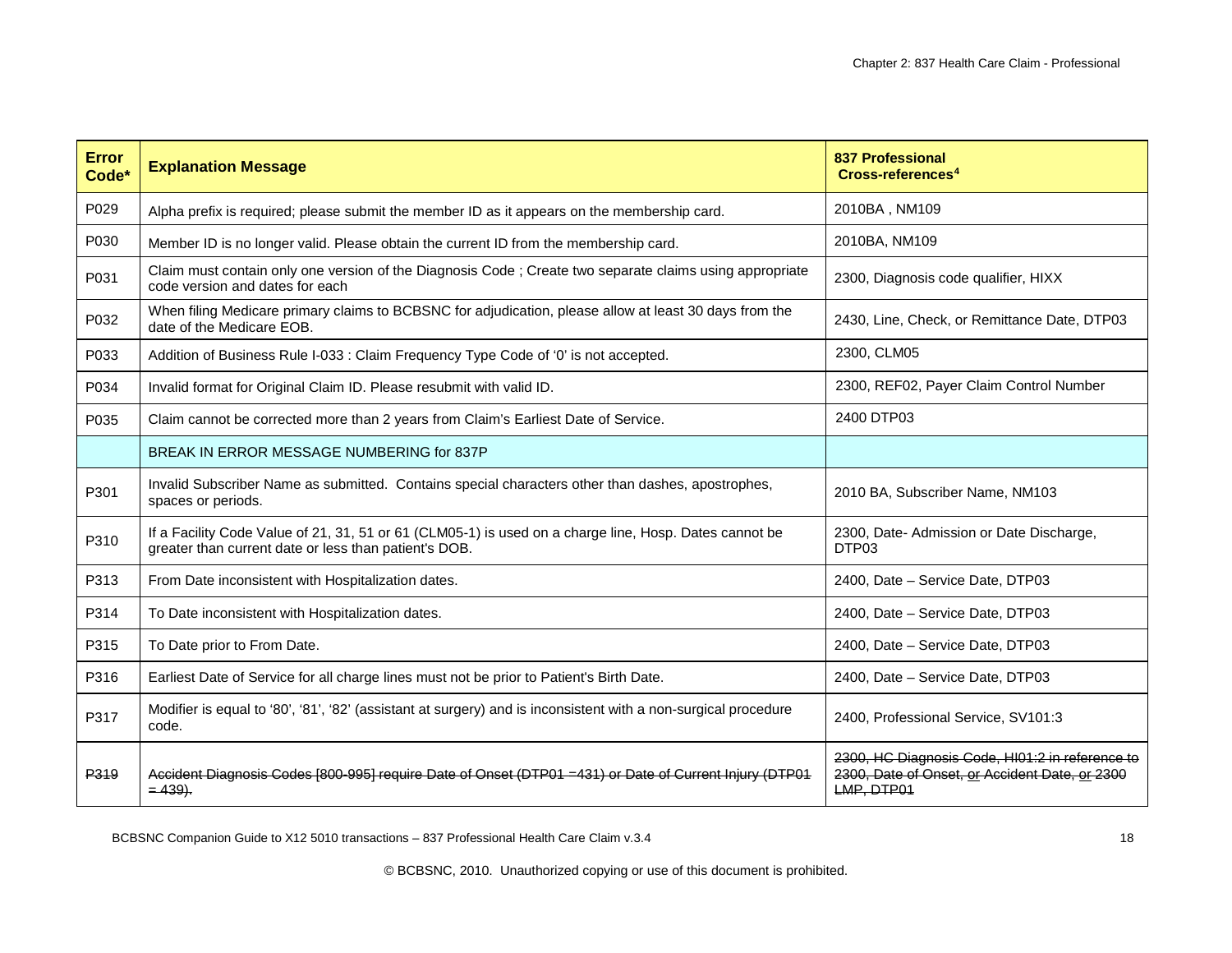| <b>Error</b><br>Code* | <b>Explanation Message</b>                                                                                                                                          | <b>837 Professional</b><br>Cross-references <sup>4</sup>                                                                                                    |
|-----------------------|---------------------------------------------------------------------------------------------------------------------------------------------------------------------|-------------------------------------------------------------------------------------------------------------------------------------------------------------|
| P322                  | Units must be greater than one (1) when a Modifier of '50' is entered.                                                                                              | 2400, Professional Service, SV104                                                                                                                           |
| P323                  | Days or Units must be numeric and greater than zero.                                                                                                                | 2400, Professional Service, SV104                                                                                                                           |
| P329                  | Hospitalization Discharge Date must be equal to or greater than the Admission Date.                                                                                 | 2300, Date - Discharge, DTP03                                                                                                                               |
| P330                  | Service Date cannot be greater than current date.                                                                                                                   | 2400, Date - Service, DTP03                                                                                                                                 |
| P331                  | Negative Payer Amount Paid invalid.                                                                                                                                 | 2320, Payer Amount Paid, AMT02                                                                                                                              |
| P335                  | Facility Type Code 99 invalid for BCBSNC business.                                                                                                                  | 2300, Facility Type Code, CLM05-1                                                                                                                           |
| P336                  | Disability End Date cannot be prior to Disability Begin Date.                                                                                                       | 2300, Date - Disability Begin, DTP03 and p. 203,<br>2300, Date- Disability End, DTP03.                                                                      |
| P337                  | Invalid Patient Name as submitted - contains special characters other than dashes, apostrophes, spaces or<br>periods.                                               | 2010CA, Patient Name, NM103 and/or NM104.                                                                                                                   |
| P340                  | Claim Frequency Type Code of "6" is not accepted.                                                                                                                   | 2300 Claim Information, CLM05-3, p. 173                                                                                                                     |
| P341                  | E-code cannot be the primary diagnosis code. (This edit will be removed 10/1/2014.)                                                                                 | 2300 Health Care Diagnosis Code, HI01-2 (when<br>$HIO1-1 = ABK$                                                                                             |
| P342                  | NPI submitted is not registered with BCBSNC.                                                                                                                        | 2310B or 2430A, Rendering Provider Name,,<br>NM109; Rendering Provider Identification Code                                                                  |
| P344                  | The sum of all line level payments and patient responsibility line level adjustments, must match the claim<br>level payment and patient responsibility adjustments. | 2320, COB Payer Paid Amount, AMT02 (when<br>AMT01=D); Line Adjudication Information, 2430,<br>SVD <sub>02</sub> ,<br>2320 and 2430: CAS01=PR and AMT01=EAF, |
| P345                  | The Paid Amount at the claim level must match the sum of the Paid Amount(s) at the line level.                                                                      | 2320, COB Payer Paid Amount, AMT02 (when<br>AMT01=D); Line Adjudication Information 2430,<br>SVD <sub>02</sub>                                              |

BCBSNC Companion Guide to X12 5010 transactions – 837 Professional Health Care Claim v.3.4 19 19 19 19 19 19 19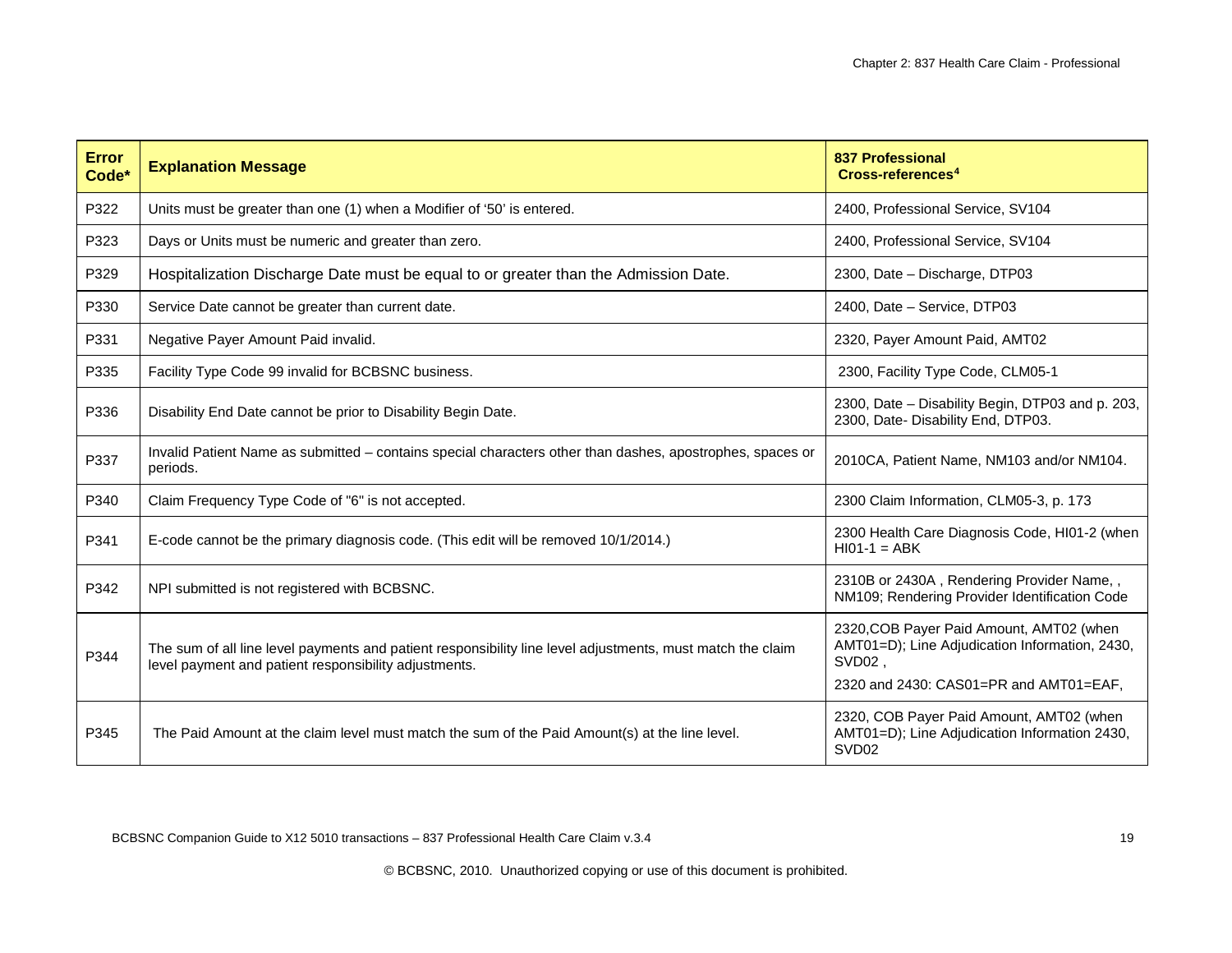| <b>Error</b><br>Code* | <b>Explanation Message</b>                                                                                                                                              | 837 Professional<br>Cross-references <sup>4</sup>                                                                                 |
|-----------------------|-------------------------------------------------------------------------------------------------------------------------------------------------------------------------|-----------------------------------------------------------------------------------------------------------------------------------|
| P346                  | Please file claim with the Local Plan as defined for ancillary claims.                                                                                                  | 2010BA or 2010CA, Subscriber/Patient Address,<br>N402, and for<br>2310C, Service Facility Location City, State, Zip<br>Code, N402 |
| P347                  | Referring Provider information required to process ancillary claims.                                                                                                    | 2310A, Referring Provider Name, NM103,<br>NM104, NM109 (when $NM101 = DN$ )                                                       |
| P348                  | Service Facility Location required to process DME for Place of Service provided.                                                                                        | 2310C, Service Facility Address N301,<br>N302, N401, N402, N403 (when NM101 = 77)                                                 |
| P349                  | Referring Provider is not a Valid NC Provider. Please file claim with the Local Plan per BCBS Ancillary<br>rule.                                                        | 2310A, Referring Provider Name, NM103,<br>NM104, NM109 (when $NM101 = DN$ )                                                       |
| P350                  | For Senior Segment products only (MedSup and MedAdvantage): Quantity for anesthesia codes should<br>be reported using the 'MJ' qualifier to identify minutes submitted. | 2400, SV103                                                                                                                       |

### **Document Change Log**

The following change log identifies changes that have been made to the Companion Guide for 5010 837 Professional Health Care Claim transactions (originally published to the EDI Web site October 2010).

| <b>Chapter Section</b>   | <b>Change Description</b>                                                                                               | <b>Date of Change</b> | <b>Version</b> |
|--------------------------|-------------------------------------------------------------------------------------------------------------------------|-----------------------|----------------|
| <b>Claims Processing</b> | Addition of Corrections and Reversals section                                                                           | 10/22/10              | 1.1            |
|                          | Addition of Medicare Advantage and Medicare Supplemental Claims processing Information                                  | 01/2011               |                |
| Appendix                 | Removal of business edits redundant with validator edits.                                                               | 01/2011               | 2.1            |
| Data Element Table       | Clarification of conditions for sending the Rendering Provider ID (Loops 2310B and 2420A,<br>NM109)                     | 04/2011               | 2.2            |
| <b>Appendix</b>          | Addition of P027                                                                                                        | 05/2011               | 2.3            |
| Appendix                 | Addition of P028 – effective November 2011<br>Removal of references to 997 Acknowledgements, which will not be returned | 10/2011               | 2.4            |

<span id="page-20-0"></span>BCBSNC Companion Guide to X12 5010 transactions - 837 Professional Health Care Claim v.3.4 20<br>
20